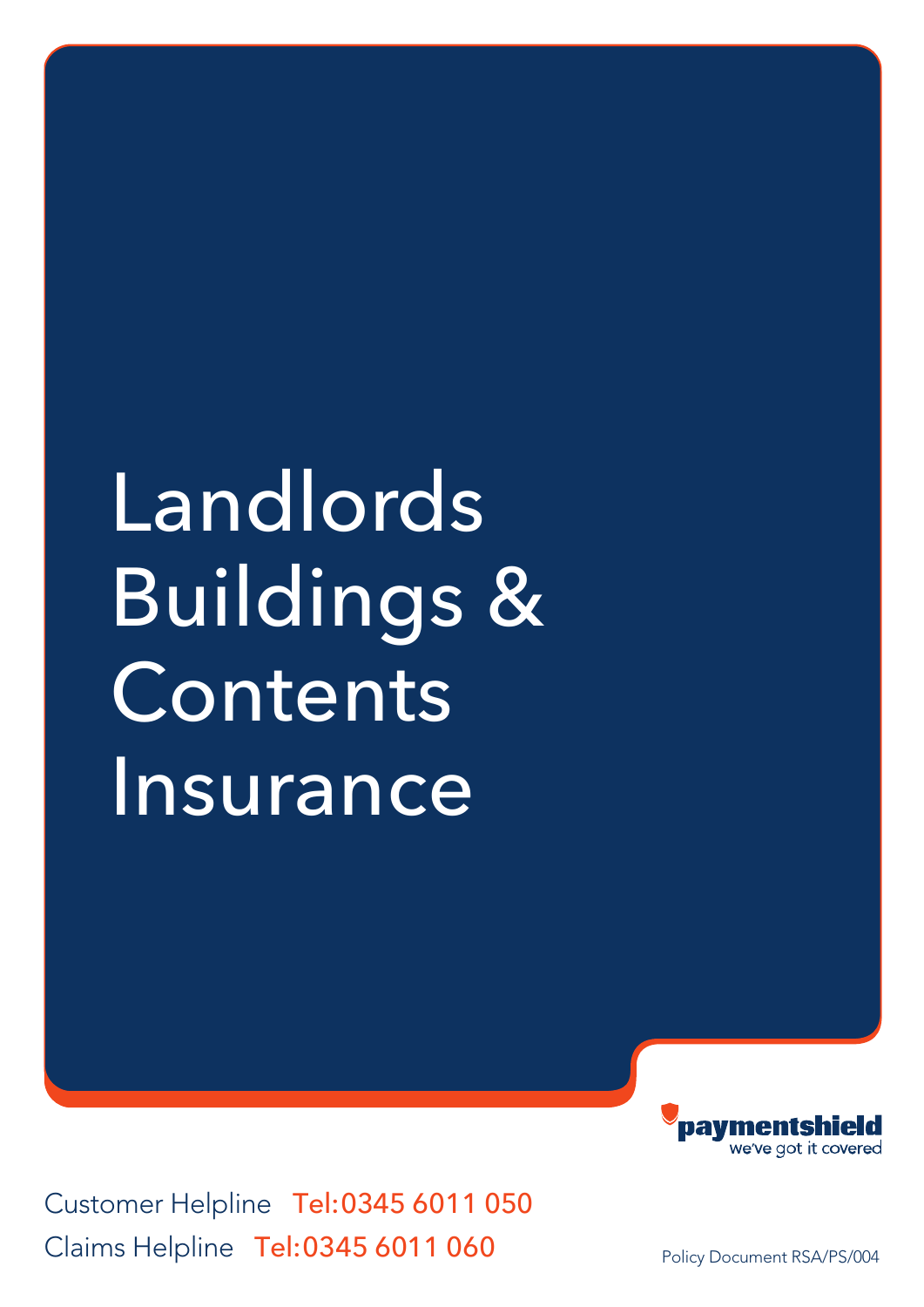## Contents Page Page

| <b>About Your policy</b> |                                                      | 1             |
|--------------------------|------------------------------------------------------|---------------|
| The insurance contract   |                                                      | $\mathcal{P}$ |
| Section A                | Policy definitions                                   | 3             |
| Section B                | <b>Buildings cover</b>                               | 5             |
| Section C                | Accidental Damage to Buildings                       | 8             |
| Section D                | Liability insurance included in your Buildings cover | 9             |
| <b>Section E</b>         | Contents cover                                       | 12            |
| Section F                | <b>Accidental Damage to Contents</b>                 | 15            |
| <b>Section G</b>         | General conditions                                   | 16            |
| Section H                | Special claim conditions                             | 17            |
| Section I                | General exclusions                                   | 18            |
| Section J                | Duration of the insurance                            | 20            |
| Section K                | The payment of premiums                              | 20            |
| Section L                | Administration Charge                                | 20            |
| Section M                | How to claim                                         | 20            |
| <b>Section N</b>         | Cancellation rights under the policy                 | 21            |
| Section O                | What you should do if you have a complaint           | 21            |
| Section P                | Data Protection Act Notification                     | 23            |
| Section Q                | Compensation                                         | 24            |
| Section R                | Underwriting                                         | 24            |
| <b>Section S</b>         | Enquiries and assistance                             | 24            |
|                          |                                                      |               |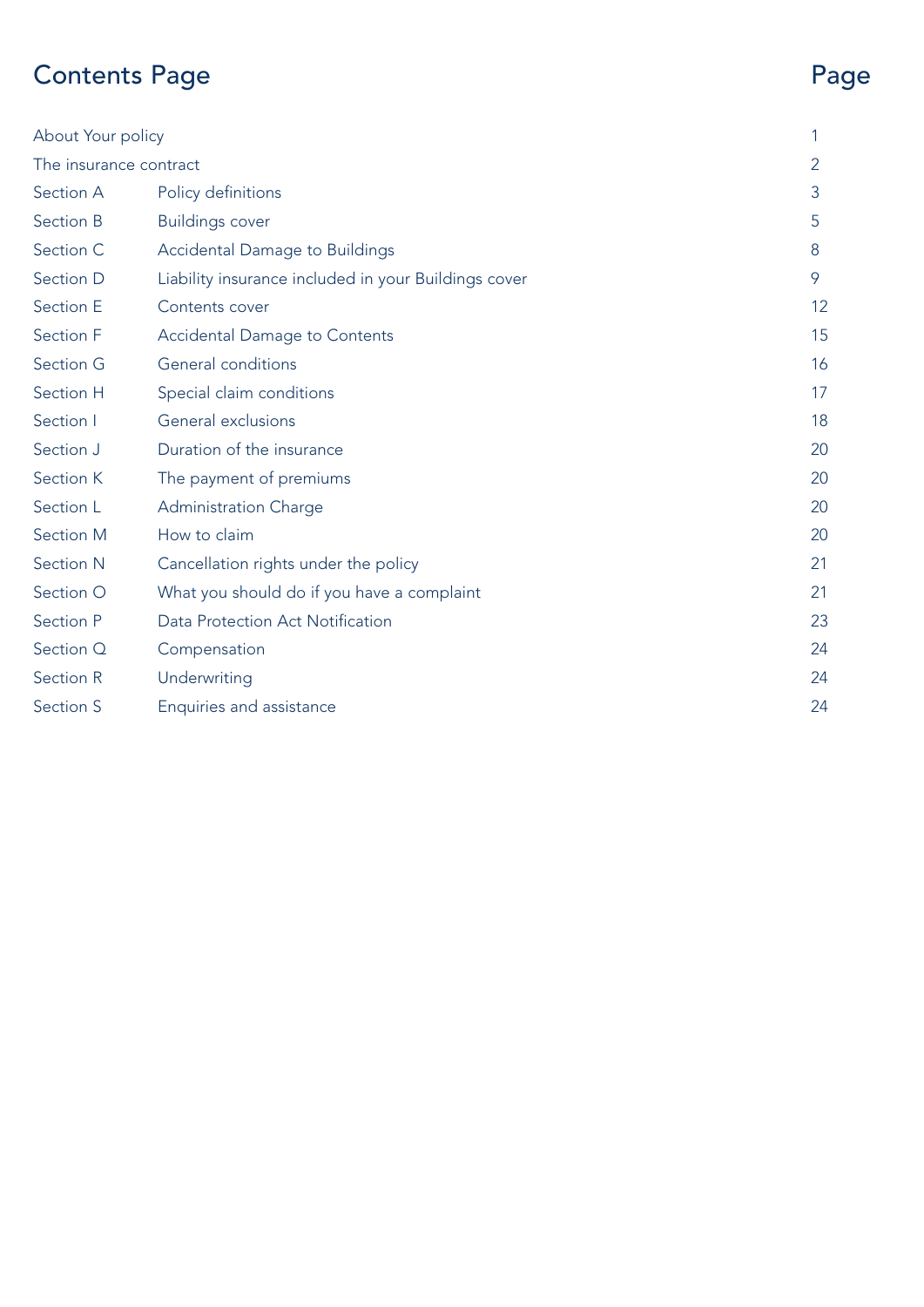## About your policy - Understanding and using your policy

This section 'About your policy' does not form part of the legal contract between you and us. It includes information which will help you to understand and use your policy.

Insurance policies can be difficult to understand so we have tried to make this policy easy to read. Some words have a special meaning in your policy and these are listed and explained on pages 3 to 4 'Policy Definitions'. From now on, whenever a word with a special meaning is used it will be printed in **bold type.** 

Your policy is in two parts - the policy wording and the certificate. The policy wording explains what is and what is not covered, how we settle claims and other important information.

The certificate shows the cover selected and the premium. Please keep your certificate with the policy wording.

The day to day administration and servicing of the policy is carried out by Paymentshield Ltd on behalf of the administrator. The Administrator will send you a new certificate whenever you or we make a change to the insurance and each year before the anniversary date so you can check that the cover still meets your needs.

Once you have received your policy you will have 30 days to make sure the cover is exactly what you need. If it isn't, you can send back your documents and ask for the necessary changes to be made. Alternatively, you can request cancellation of the policy and you will receive a full refund of premium, as long as no claim has been made.

Remember to keep your sums insured up to date.

If you have selected buildings insurance, you should make sure your sum insured remains adequate to rebuild the insured property if you extend or make improvements to the insured property, such as installing double-glazing, adding a fitted kitchen or conservatory. If the sum insured exceeds £300,000 (our maximum cover) the policy would need to be cancelled.

If you have selected furnished or unfurnished contents your cover is for replacement as new. Remember to make sure your sum insured remains adequate to replace your contents if you buy new items. You should make certain that your furnished or unfurnished contents are insured for the correct amount at all times. If the furnished contents sum insured exceeds £40,000 or the unfurnished contents sum insured exceeds £10,000 (our maximum covers) the contents cover would need to be cancelled.

If you have any questions please contact the Paymentshield Ltd.

## About your policy - Guidance when making a claim

### Claim notification

Conditions that apply to the policy in the event of a claim are set out in this policy booklet. It is important that you comply with all **policy** conditions and you should familiarise yourself with any requirements.

Directions for claim notification are included under claims conditions. Please be aware that events that may give rise to a claim under the insurance must be notified as soon as reasonably possible although there are some situations where immediate notice is required. Further quidance is contained in this **policy** booklet.

Claims conditions require you to provide us with any reasonable assistance and evidence that we require concerning the cause and value of any claim. Ideally, as part of the initial notification, you will provide:

- Your name, address, and your home and mobile telephone numbers;
- Personal details necessary to confirm your identity;
- Policy number;
- The date of the incident;
- The cause of the loss or damage;
- Details of the loss or damage together with claim value if known;
- Police details where applicable;
- Names and addresses of any other parties involved or responsible for the incident (including details of injuries) and addresses of any witnesses.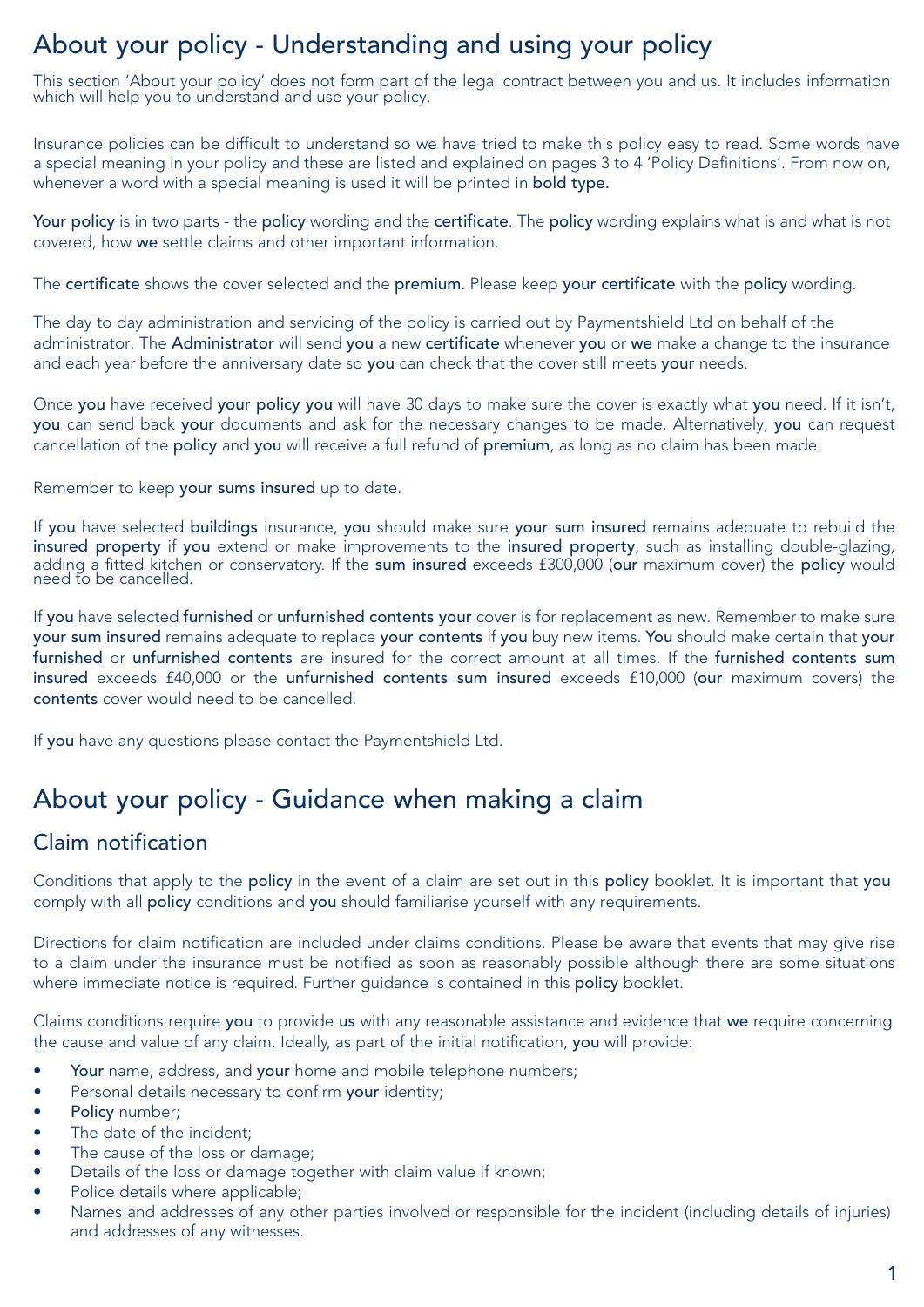This information will enable us to make an initial evaluation on policy liability and claim value. We may, however, request additional information depending upon circumstances and value which may include the following:

- Original purchase receipts, invoices, instruction booklets or photographs;
- Purchase dates and location of lost or damaged property;
- For damaged property, confirmation from a suitably qualified expert that the item you are claiming for is beyond repair.

Sometimes we may wish to meet with you to discuss the circumstances of the claim, to inspect the damage, or to undertake further investigations.

#### Preferred suppliers

We take pride in the claims service we offer to our customers. Our philosophy is, where possible, to repair or replace lost or damaged property and we have developed a network of contractors, repairers and product suppliers dedicated to providing claim solutions.

Where we can offer repair or replacement through a preferred supplier but, on request, we agree to pay you a cash settlement, then payment will normally not exceed the amount we would have paid our preferred supplier.

#### The insurance contract

This policy is a legal contract between you and us. The policy wording and certificate make one document and must be read together. Please keep them together.

The contract is based on the information you gave us when you applied for the insurance.

Our part of the contract is that we will provide the cover set out in this policy wording:

- For those sections which are shown on your certificate;
- For as long as you pay the premium.

Your part of the contract is:

- You must pay the premium;
- You must comply with all the conditions set out in this policy.

If you do not meet your part of the contract, we may turn down a claim, increase the premium or you may find that you do not have any cover.

From time to time for commercial reasons the Administrator may decide to change its chosen insurers. Any such change may take place at any time by the Administrator cancelling the policy (see Section N) and transferring the insurance cover to a new insurer. The Administrator will contact you not less than 21 days before your current insurance expires with details of the new proposed insurers and terms on which cover may be provided by the new insurer.

Accordingly, in order to ensure continuity of your insurance you authorise the Administrators to cancel your existing insurance and transfer your data to any new proposed insurer to provide you with the replacement cover. When contacting you with details of the new insurer and its offer of insurance for your consideration the Administrator will explain how you may revoke this authority and provide details of how you may cancel this policy, if you do not wish to continue your policy with the new insurer.

We can both choose the law which will apply to this contract. However, unless it says differently anywhere else in this policy, or unless you and we agree otherwise, the law which applies to this contract is:

- The law which applies to the part of the United Kingdom in which you live; or
- The law of England and Wales if you do not live in the United Kingdom.

This policy has been issued by Royal & Sun Alliance Insurance plc in the United Kingdom.

The language used in this policy and any communication relating to it will be English.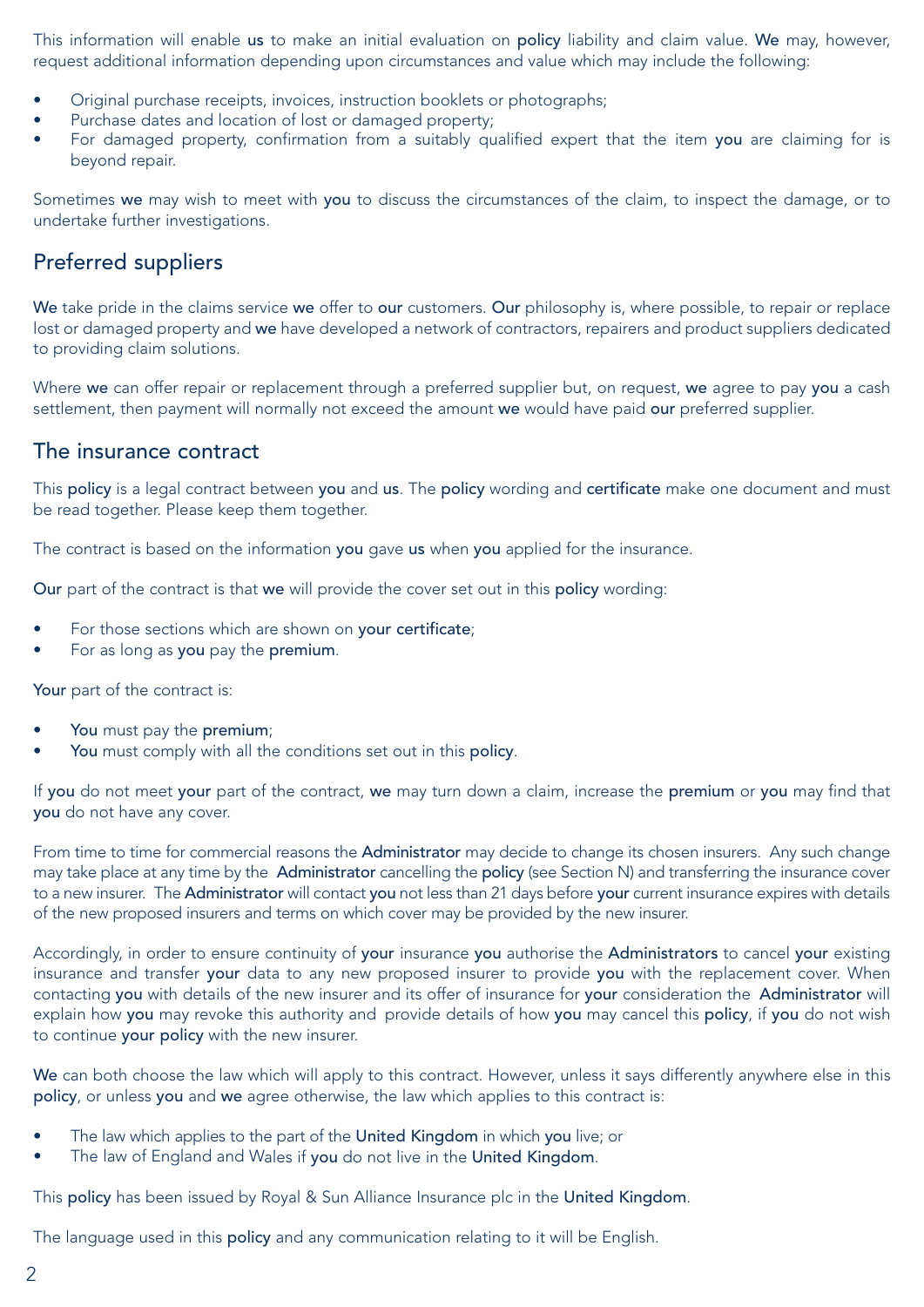#### Section A - Policy definitions

The special words we use in this policy document are shown in bold type with their meanings alongside them. Wherever these words appear in the **policy** document they will always have these meanings.

- Accidental damage means visible damage which has not been caused on purpose or inevitably.
- Administrator means Paymentshield Services Limited.
- Buildings means the insured property, patios, terraces, footpaths, swimming pools, tennis courts, drives, walls, fences, hedges, gates, fixed domestic water installation, service tanks, septic tanks, pipes, cables and central heating oil tank.
- Certificate means the document we send you that details the cover you have selected under this policy.

**Contents** means domestic furniture and furnishings (excluding valuables) which belong to you and are in the insured property including televisions, satellite and radio receiving aerials, fridges, freezers, washing machines, tumble driers, dishwashers, microwaves, gas and electric cookers and meters, telephones, fixtures and fittings belonging to you, or for which you are legally responsible. Contents does not include the following:

- Motorised or mechanically propelled or assisted vehicles, including children's vehicles, whether licensed for use on public roads or not (other than garden machinery and motorised or electric wheelchairs), boats, sailboats, jet skis and other similar items which are waterborne, aircraft, gliders and hang gliders, caravans, trailers or any parts, keys or accessories for these items;
- Pets and livestock:
- Securities and documents;
- Mobile telephones:
- Any items more specifically insured by any other insurance policy; or
- Any item used for your trade or profession except in conjunction with you owning the insured property.
- Direct debit means the written or verbal authority you give us which allows us to collect the premium from your Bank or Building Society account.
- Excess means the amount you must pay towards any claim as specified within this policy.
- Furnished means originally contracted to let to a tenant including full or partial furniture.

Insured property means your private dwelling in the United Kingdom as detailed on your certificate which must be constructed with brick, stone or concrete and roofed with slate, tile, metal, asphalt or concrete. This includes domestic outbuildings used in connection with the dwelling and any private garage or outbuilding within 100 metres of the insured property.

- Money means cash, currency notes, bank notes, money orders, cheques, postal orders, National Insurance stamps, savings stamps or certificates, premium bonds, travellers cheques, travel tickets, luncheon vouchers, gift tokens, phonecards, prepaid electricity and gas meter cards and any other negotiable security which belong to **you** and are not used for business.
- Multiple occupancy means the insured property is let under more than one tenancy agreement.
- Policy means the statement of cover provided under document referenced RSA/PS/004.
- Premium means the monthly amount you must pay for your cover under the policy.
- Proposal means the application form you have completed (including the direct debit) and any other information you have given to us. This information can be provided in writing, by electronic means or by telephone.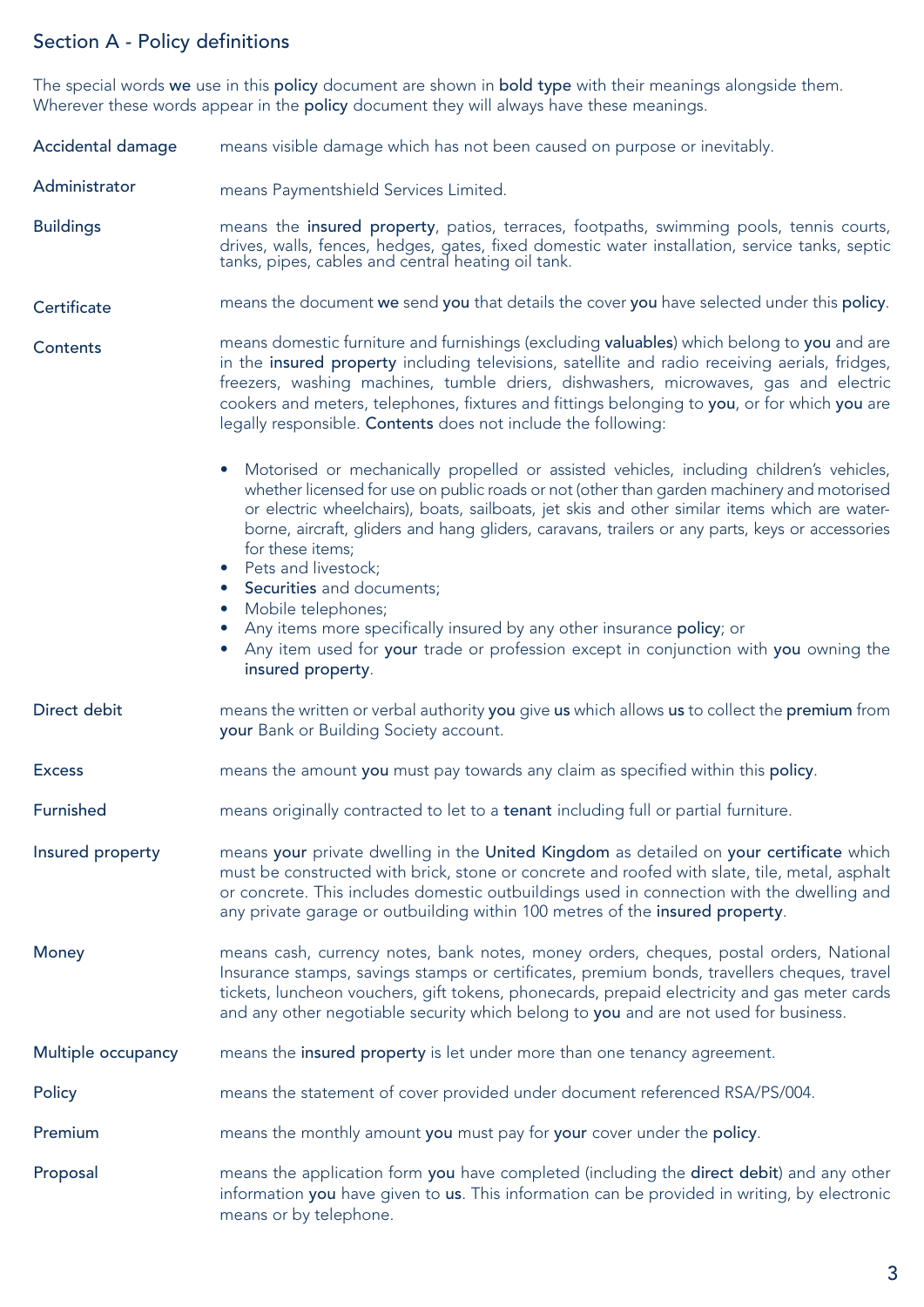| Sanitary fittings           | means wash basins and pedestals, bathroom and kitchen sinks, bidets, lavatory pans and cisterns,<br>shower trays, shower screens, baths and bath panels but not including swimming pools.                                       |
|-----------------------------|---------------------------------------------------------------------------------------------------------------------------------------------------------------------------------------------------------------------------------|
| Schedule                    | means the document we send you which confirms the premiums due under your policy.                                                                                                                                               |
| <b>Securities</b>           | means any document or certificate which is proof of money owed.                                                                                                                                                                 |
| <b>Start date</b>           | means the date on which the period of insurance commences as stated in your certificate.                                                                                                                                        |
| Sum insured                 | means the most we can pay for any number of claims caused by one incident.                                                                                                                                                      |
| <b>Tenant</b>               | means an occupier of the insured property or any part of the insured property which must<br>be let for residential purposes and cannot include:                                                                                 |
|                             | • Persons seeking asylum in the United Kingdom;<br>• Students:<br>• Persons funding rent through the benefits agency; or<br>Multiple occupancy.                                                                                 |
| Type of cover               | means either buildings cover, accidental damage to buildings cover, furnished contents<br>cover, accidental damage to furnished contents, unfurnished contents cover or a<br>combination of these as shown on your certificate. |
| <b>Underground services</b> | means underground pipes, drains, cables (and their inspection covers) for which you are<br>legally responsible.                                                                                                                 |
| Unfurnished                 | means not originally contracted to let to tenants as full or partially furnished.                                                                                                                                               |
| <b>United Kingdom</b>       | means England, Scotland, Wales, Northern Ireland.                                                                                                                                                                               |
| Unoccupied                  | means that the insured property is not lawfully lived in by a tenant.                                                                                                                                                           |
| Valuables                   | means items composed of precious metal or precious stones, jewellery, watches, furs, curios<br>and works of art, computer equipment, money or portable electrical equipment other than<br>televisions or radios.                |
| You                         | means the person named on the certificate.                                                                                                                                                                                      |
| Your                        | means belonging to you or for which you are legally responsible.                                                                                                                                                                |
| We/Our/Us                   | means:                                                                                                                                                                                                                          |
|                             | Royal & Sun Alliance Insurance plc No. 93792 Registered in England & Wales at St Mark's Court, Chart Way, Horsham, West Sussex, RH12 1XL for all sections.                                                                      |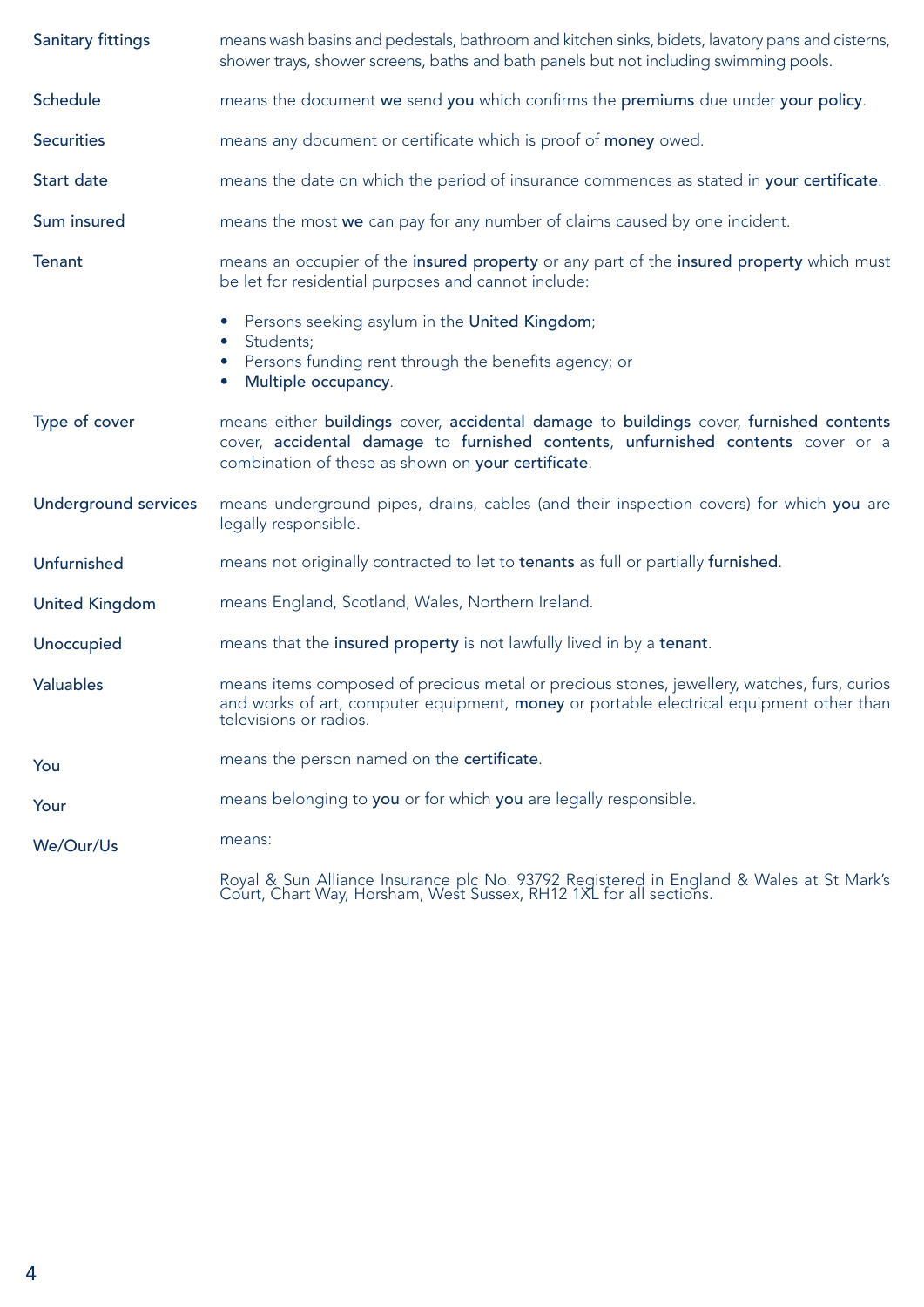## Section B - Buildings cover

This section explains the details of your cover if you have selected the buildings section as shown on your certificate.

| $\mathbf{1}$   | The following are insured:                                                                                                                                                                                                                                                                                                            | <b>Restrictions:</b>                                                                                                                           | Exclusions:                                                                                                                                                                                                                   |
|----------------|---------------------------------------------------------------------------------------------------------------------------------------------------------------------------------------------------------------------------------------------------------------------------------------------------------------------------------------|------------------------------------------------------------------------------------------------------------------------------------------------|-------------------------------------------------------------------------------------------------------------------------------------------------------------------------------------------------------------------------------|
| a)             | Your buildings including<br>fixtures, fittings, any part of<br>the structure, ceilings and<br>decorations, fixed glass<br>including double glazing and<br>sanitary fittings.                                                                                                                                                          |                                                                                                                                                |                                                                                                                                                                                                                               |
| b)             | Extra costs necessary in<br>restoring the damage by an<br>insured cause to your buildings:<br>To pay architects, surveyors<br>and legal fees.<br>To clear debris, demolish<br><b>buildings</b> or make them safe.<br>To comply with government<br>$\bullet$<br>or local authority<br>requirements.                                    |                                                                                                                                                | Fees for preparing any claim.<br>Any government or local<br>authority requirements known<br>by you but not disclosed to us<br>at the time of making your<br>proposal or amending this<br>insurance.                           |
| $\mathsf{c}$   | If the <i>insured</i> property is<br>made uninhabitable by any<br>insured cause we will pay for:<br>Loss of any rents receivable<br>or payable including up to<br>two years ground rent.<br>The necessary cost of<br>$\bullet$<br>alternative accommodation<br>for your tenant.<br>Temporary storage of<br>furniture incurred by you. | You can only claim up to 15%<br>of the <b>buildings sum insured</b> .                                                                          | Loss of receivable rent when the<br>insured property is<br>unoccupied for more than 90<br>(ninety) days and there is no<br>contracted future tenancy<br>agreement in force at the time<br>of the occurrence of the<br>damage. |
| $\overline{2}$ | You are insured against loss<br>or damage caused by the<br>following events:                                                                                                                                                                                                                                                          | <b>Restrictions:</b>                                                                                                                           | Exclusions:                                                                                                                                                                                                                   |
| a)             | Fire, smoke, explosion, lightning<br>or earthquake.                                                                                                                                                                                                                                                                                   | You must pay the excess of<br>£100.                                                                                                            | Loss or damage caused by<br>pollution or contamination.<br>Any damage which occurs<br>gradually.                                                                                                                              |
| b)             | Riots, civil commotion, labour<br>and political disturbances or<br>strikes.                                                                                                                                                                                                                                                           | You must pay the excess of<br>£100.<br>If the property is <b>unoccupied</b> for<br>between 45 and 90 days, you<br>must pay the excess of £500. | Loss or damage occurring after<br>the insured property is<br>unoccupied for more than 90<br>(ninety) days.                                                                                                                    |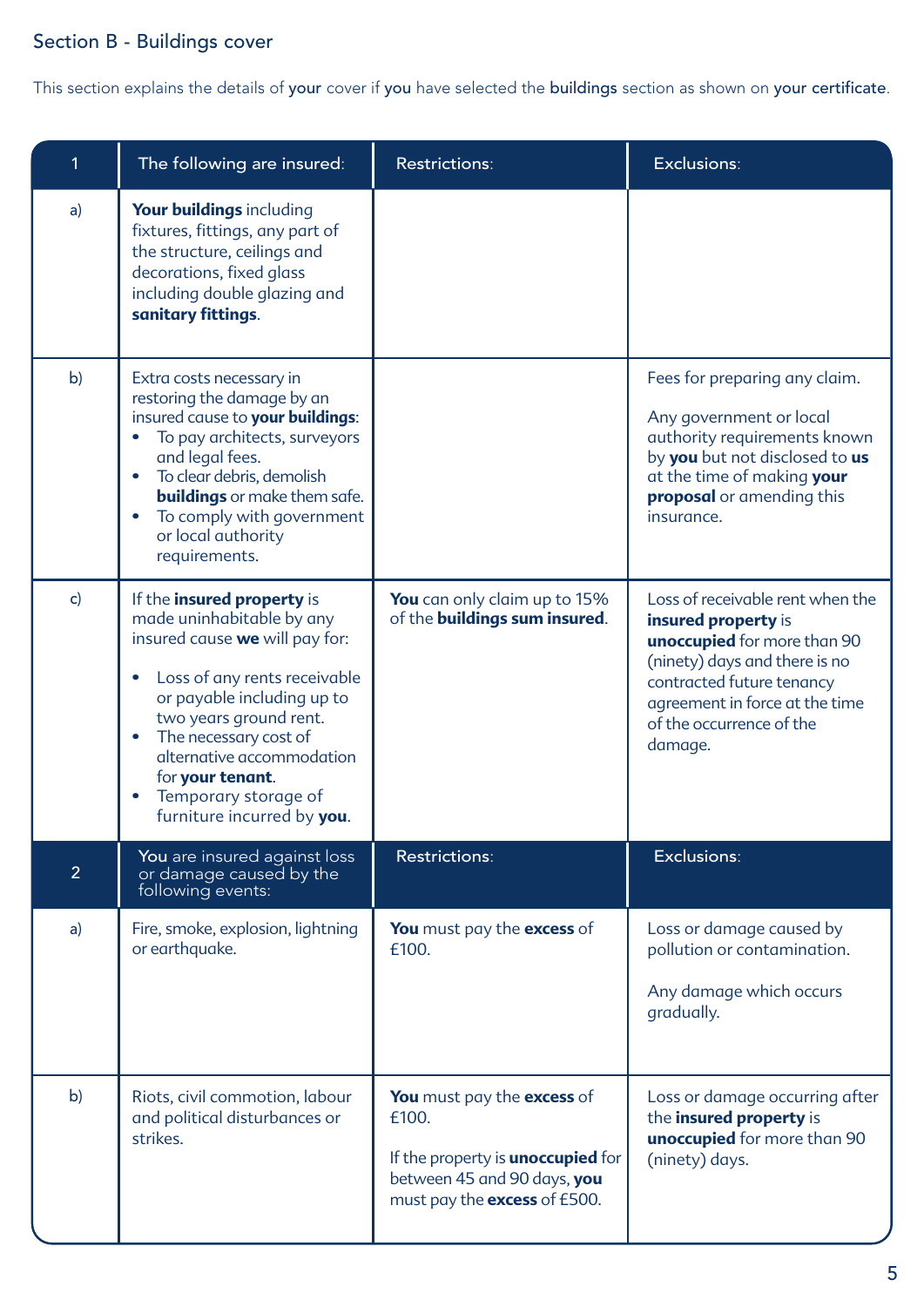| c) | Malicious damage or<br>vandalism.                                                                                                                                                                                               | You must pay the excess of<br>£250.<br>If the property is <b>unoccupied</b> for<br>between 45 and 90 days, you<br>must pay the excess of £500. | Loss or damage caused by<br>anyone lawfully in or within<br>the grounds of the <b>insured</b><br>property.<br>Loss or damage occurring after<br>the insured property has been<br>unoccupied for more than 90<br>(ninety) days.<br>Loss or damage caused by an<br>evicted tenant.                                                                                                                                                                                                                                                   |
|----|---------------------------------------------------------------------------------------------------------------------------------------------------------------------------------------------------------------------------------|------------------------------------------------------------------------------------------------------------------------------------------------|------------------------------------------------------------------------------------------------------------------------------------------------------------------------------------------------------------------------------------------------------------------------------------------------------------------------------------------------------------------------------------------------------------------------------------------------------------------------------------------------------------------------------------|
| d) | Storm or flood.                                                                                                                                                                                                                 | You must pay the excess of<br>£100.                                                                                                            | Loss or damage caused by frost.<br>Loss or damage to fences,<br>hedges and gates.<br>Damage caused by a rise in the<br>water table.<br>Loss or damage caused by<br>penetrating damp or<br>condensation.                                                                                                                                                                                                                                                                                                                            |
| e) | Impact with the insured<br>property by any aircraft or<br>other aerial device or anything<br>dropped from them or by any<br>vehicle, train, animal, falling<br>tree or branch or any falling<br>aerial, aerial fitting or mast. | You must pay the excess of<br>f100                                                                                                             | Loss or damage caused by<br>felling or lopping of trees and<br>branches.<br>Loss or damage to fences,<br>hedges and gates.<br>Loss or damage caused by<br>insects, vermin, birds or pets.                                                                                                                                                                                                                                                                                                                                          |
| f) | Subsidence or heave of the site<br>on which the insured property<br>stands or land belonging to it<br>or landslip.                                                                                                              | You must pay the excess of<br>£1,000.                                                                                                          | Damage caused by coastal or<br>river erosion.<br>Damage to or resulting from<br>the movement of solid floors<br>unless the foundations<br>beneath the external walls of<br>the <b>insured property</b> are<br>damaged at the same time<br>and by the same cause.<br>Faulty workmanship, poor<br>design or the use of defective<br>materials or damage caused by<br>any of them.<br>Damage caused by normal<br>shrinkage or settlement.<br>Loss or damage caused by<br>demolition or structural changes<br>to the insured property. |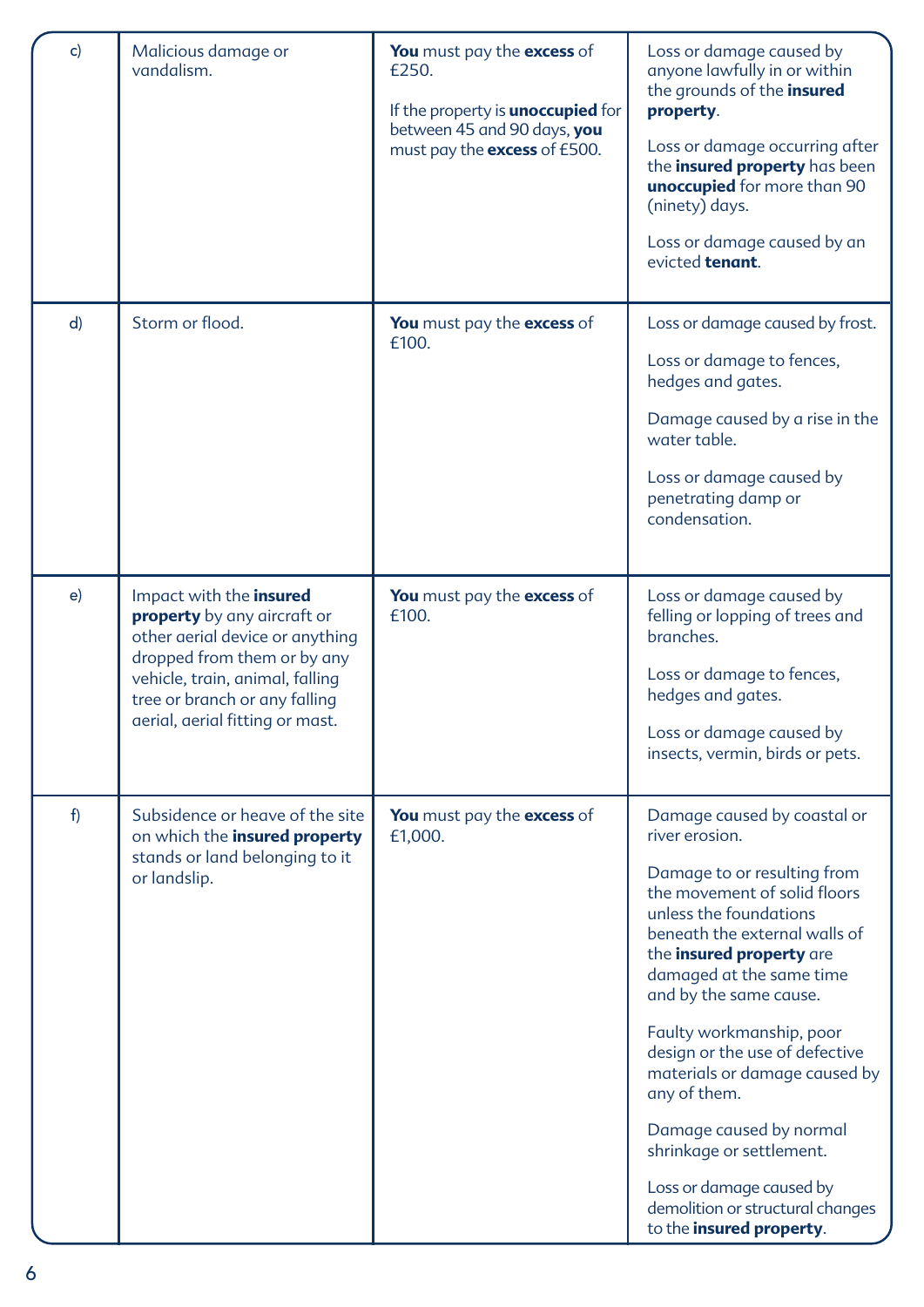|    |                                                                                                                                                                                                                        |                                                                                                                                                | Damage to terraces, patios,<br>tennis courts, outdoor<br>swimming pools, drives,<br>footpaths, walls, hedges, gates,<br>fences, drains, septic tanks,<br>pipes, cables and oil tanks<br>unless the <i>insured</i> property is<br>damaged at the same time and<br>by the same cause.<br>Damage by the action of any<br>chemicals on or the reaction<br>of chemicals with any<br>materials which form part of<br>the <b>buildings</b> . |
|----|------------------------------------------------------------------------------------------------------------------------------------------------------------------------------------------------------------------------|------------------------------------------------------------------------------------------------------------------------------------------------|---------------------------------------------------------------------------------------------------------------------------------------------------------------------------------------------------------------------------------------------------------------------------------------------------------------------------------------------------------------------------------------------------------------------------------------|
| g) | Escape of water from, or the<br>freezing of water in washing<br>machines, dishwashers or any<br>fixed domestic water or<br>heating installation.<br>Escape of oil from any fixed<br>domestic oil heating installation. | You must pay the excess of<br>£250.<br>If the property is <b>unoccupied</b> for<br>between 45 and 90 days, you<br>must pay the excess of £500. | Loss or damage occurring after<br>the insured property has been<br>left <i>unoccupied</i> for more than<br>90 (ninety) days.<br>Damage to the fixed domestic<br>water installation or pipework<br>unless freezing has occurred.<br>Any consequential damage in<br>locating the escape of water.<br>Any subsequent subsidence of<br>the <b>buildings</b> following an<br>escape of water.                                              |
| h) | Theft or attempted theft.                                                                                                                                                                                              | You must pay the excess of<br>£100.<br>If the property is <b>unoccupied</b> for<br>between 45 and 90 days, you<br>must pay the excess of £500. | Loss or damage occurring after<br>the <i>insured</i> property has been<br>left <b>unoccupied</b> for more than<br>90 (ninety) days.<br>Loss or damage caused by<br>anyone who is lawfully in or<br>within the grounds of the<br>insured property.<br>Loss or damage caused by an<br>evicted tenant.                                                                                                                                   |
| 3. | How much the <b>buildings</b><br>are insured for:                                                                                                                                                                      | Restrictions:                                                                                                                                  | Exclusions:                                                                                                                                                                                                                                                                                                                                                                                                                           |
| a) | The sum insured for buildings<br>is £300,000 and is the most<br>you can claim for any one loss.                                                                                                                        |                                                                                                                                                |                                                                                                                                                                                                                                                                                                                                                                                                                                       |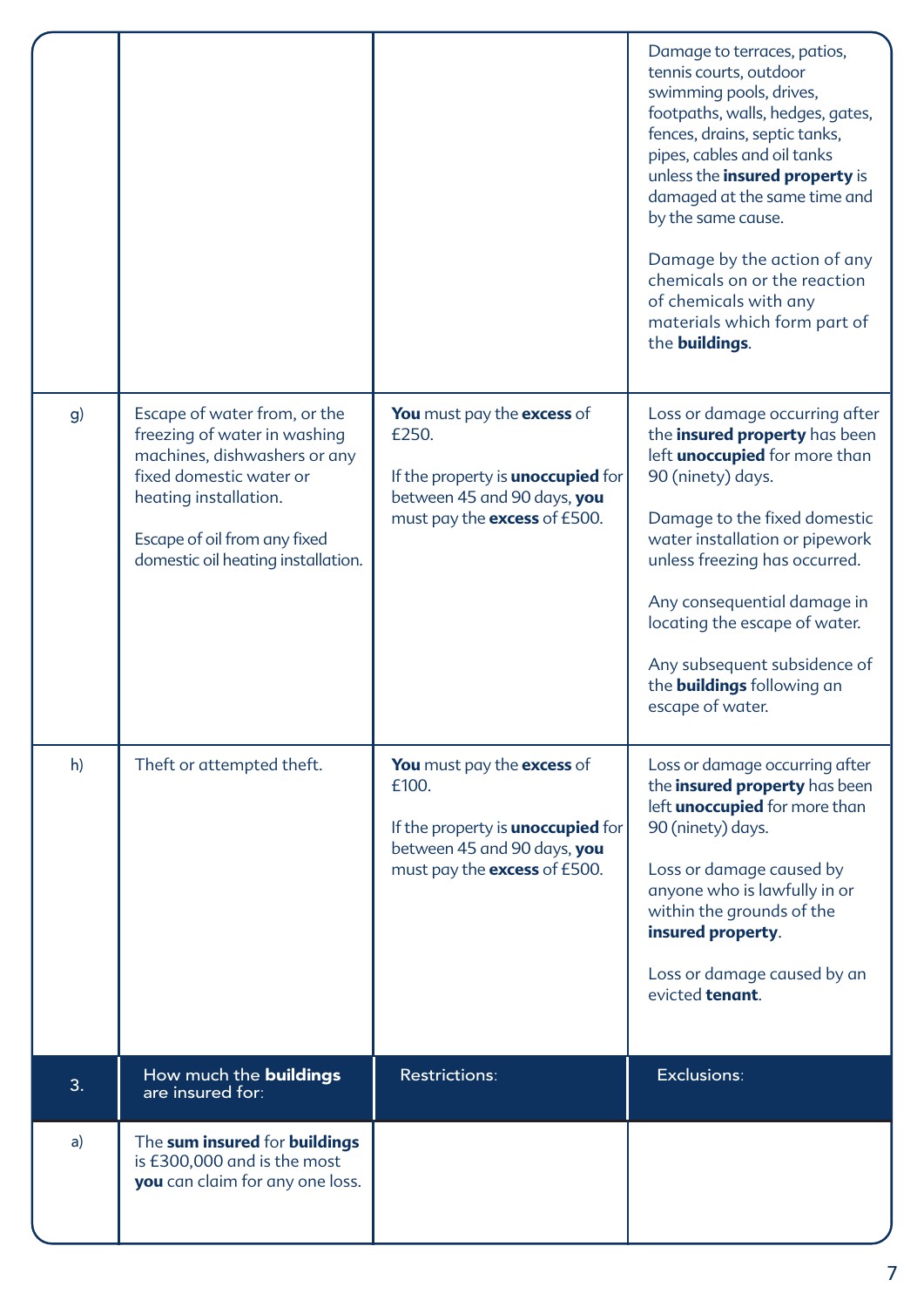| $\overline{4}$ . | Insurance for a contracting<br>purchaser:                                                                                                                                                                                                                                               | <b>Restrictions:</b>                                                                     | Exclusions: |
|------------------|-----------------------------------------------------------------------------------------------------------------------------------------------------------------------------------------------------------------------------------------------------------------------------------------|------------------------------------------------------------------------------------------|-------------|
| a)               | If you have entered into a<br>contract to sell the <b>insured</b><br>property and the purchaser<br>has not insured the <b>insured</b><br><b>property</b> before completion<br>of the sale, the purchaser will<br>have the benefit of this<br>insurance up to the date of<br>completion. | The normal restrictions shown<br>in this document apply to the<br>contracting purchaser. |             |

## Section C - Accidental Damage to Buildings

This section explains the details of your cover if you have selected the accidental damage to buildings section as shown on your certificate.

| 1. | The following are insured:                                                                                                             | <b>Restrictions:</b>                                                                                       | <b>Exclusions:</b>                                                                                                                     |
|----|----------------------------------------------------------------------------------------------------------------------------------------|------------------------------------------------------------------------------------------------------------|----------------------------------------------------------------------------------------------------------------------------------------|
| a) | Accidental damage to<br><b>buildings</b> including fixtures,                                                                           | You must pay the excess of<br>f250                                                                         | External television receiving<br>equipment.                                                                                            |
|    | fittings, any part of the<br>structure, ceilings and<br>decorations, fixed glass<br>including double glazing and<br>sanitary fittings. | If the property is <i>unoccupied</i><br>for between 45 and 90 days,<br>you must pay the excess of<br>£500. | Loss or damage after the<br>insured property has been<br>unoccupied for more than 90<br>(ninety) consecutive days.                     |
|    |                                                                                                                                        |                                                                                                            | Loss or damage caused by<br>wear and tear, depreciation,<br>anything that happens<br>gradually, mechanical or<br>electrical breakdown. |
|    |                                                                                                                                        |                                                                                                            | Loss or damage caused by<br>pets, insects, vermin, fungus,<br>weather conditions or the<br>effect of light.                            |
|    |                                                                                                                                        |                                                                                                            | Loss or damage caused by<br>cleaning, repair or restoration.                                                                           |
|    |                                                                                                                                        |                                                                                                            | Loss or damage caused by<br>faulty workmanship or design,<br>or the use of defective<br>materials.                                     |
|    |                                                                                                                                        |                                                                                                            | Loss or damage caused by<br>normal shrinkage or<br>settlement.                                                                         |
|    |                                                                                                                                        |                                                                                                            | Loss or damage caused by<br>demolition or structural<br>changes to the <i>insured</i><br>property.                                     |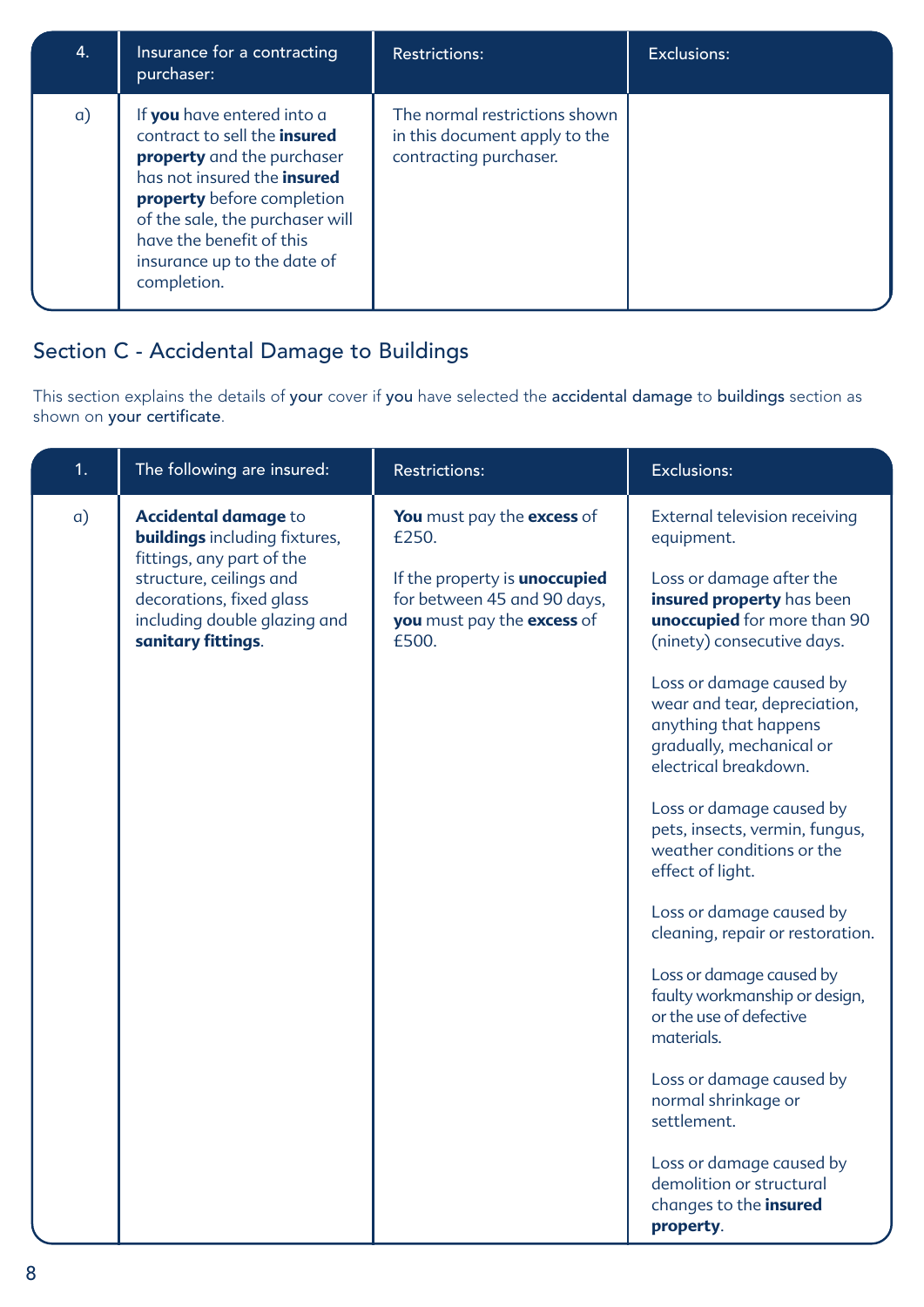|    |                                                                                                                                                                                     |                            | The cost of routine<br>maintenance or repair.<br>Loss or damage caused by                                                 |
|----|-------------------------------------------------------------------------------------------------------------------------------------------------------------------------------------|----------------------------|---------------------------------------------------------------------------------------------------------------------------|
|    |                                                                                                                                                                                     |                            | wet rot or dry rot.<br>Mechanical or electrical<br>breakdown of any fixed<br>domestic water installation.                 |
|    |                                                                                                                                                                                     |                            | Any amount recoverable from<br>the tenant.                                                                                |
|    |                                                                                                                                                                                     |                            | The cost of maintenance or<br>normal decoration.                                                                          |
|    |                                                                                                                                                                                     |                            | Damage caused by your<br>failure to follow any<br>manufacturers instructions.                                             |
| b) | Accidental breakage of                                                                                                                                                              | You must pay the excess of | Damage by wear and tear.                                                                                                  |
|    | underground drains and pipes,<br>and Accidental Damage to<br>cables and underground tanks<br>providing services to or from<br>the insured property and for<br>which you are legally | f250                       | Costs of clearing a blockage<br>which has not resulted in<br>physical damage to the drain,<br>pipe, cable or tank itself. |
|    | responsible.                                                                                                                                                                        |                            | Any amount recoverable from<br>the tenant.                                                                                |
|    |                                                                                                                                                                                     |                            |                                                                                                                           |

## Section D - Liability insurance included in your Buildings cover

This section explains the details of your liability cover if you have selected the buildings section as shown on your certificate.

| 1 <sub>1</sub> | The following property<br>owners liabilities are insured:                                                                                                                                                                                                                                                                                                                                                                                                                                                     | <b>Restrictions:</b>                                                                                                                                                                                               | Exclusions:                                                                                                                                                                                                                                                                                                                                                                                                                                                                |
|----------------|---------------------------------------------------------------------------------------------------------------------------------------------------------------------------------------------------------------------------------------------------------------------------------------------------------------------------------------------------------------------------------------------------------------------------------------------------------------------------------------------------------------|--------------------------------------------------------------------------------------------------------------------------------------------------------------------------------------------------------------------|----------------------------------------------------------------------------------------------------------------------------------------------------------------------------------------------------------------------------------------------------------------------------------------------------------------------------------------------------------------------------------------------------------------------------------------------------------------------------|
| $\alpha$ )     | You (or your personal<br>representative in the event of<br><b>your</b> death) are insured<br>against any legal liability for<br>damages caused by <b>you</b> as<br>owner of the insured property<br>and its land arising from:<br>Accidental bodily injury<br>۰<br>(including death, disease<br>and illness) to any person<br>occurring during the period<br>of insurance.<br><b>Accidental damage or loss</b><br>۰<br>to material property that is<br>not yours occurring during<br>the period of insurance. | We only pay for costs incurred<br>with our written consent.<br>The most <b>we</b> shall pay for a<br>claim is £2,000,000.<br>The action against you must<br>be brought in a court in the<br><b>United Kingdom.</b> | Liability resulting from your<br>trade, profession or business<br>other than as the owner of the<br><b>insured property</b> covered by<br>this <b>policy</b> .<br>Legal liability arising from any<br>contract or other agreement<br>made by you unless you<br>would have been liable even if<br><b>vou</b> had not made the<br>contract or agreement.<br>Any responsibility arising from<br>you owning any property or<br>land other than the <i>insured</i><br>property. |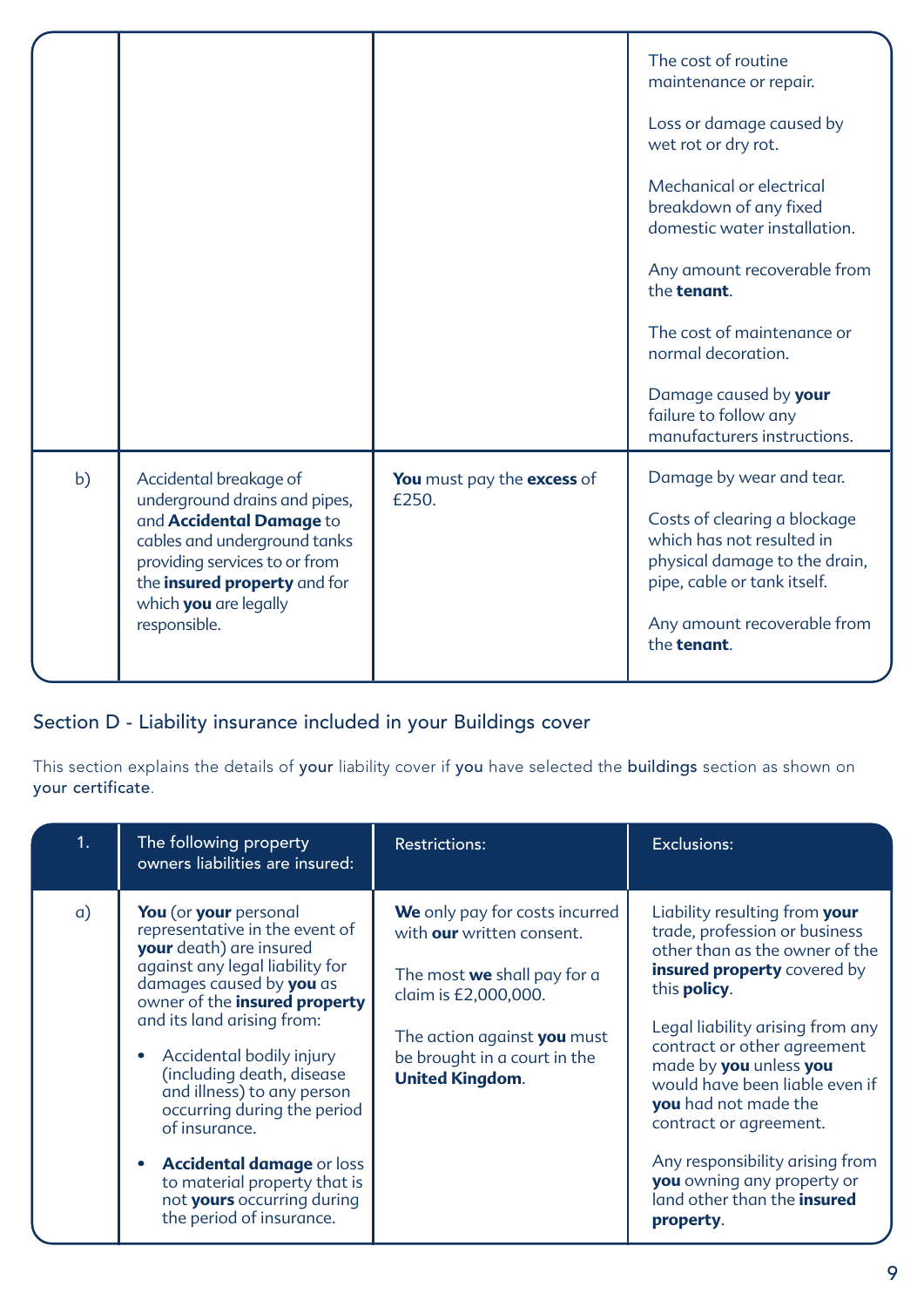|    | Including your defence costs<br>and expenses, if incurred by                                                               |                                                                                       | <b>Your</b> owning or using lifts or<br>vehicles.                                                                                                                                                                                                 |
|----|----------------------------------------------------------------------------------------------------------------------------|---------------------------------------------------------------------------------------|---------------------------------------------------------------------------------------------------------------------------------------------------------------------------------------------------------------------------------------------------|
|    | you, arising out of your<br>ownership of the <b>insured</b><br>property.                                                   |                                                                                       | Liability arising from the<br>insured property which is<br>disposed of by you after the<br>date of expiry or cancellation<br>of this <b>policy</b> .                                                                                              |
|    |                                                                                                                            |                                                                                       | Liability arising directly or<br>indirectly from any<br>demolition, alteration, or<br>repair of the building by your<br>employees.                                                                                                                |
|    |                                                                                                                            |                                                                                       | Any liability arising from <b>you</b><br>owning, possessing or using<br>any:                                                                                                                                                                      |
|    |                                                                                                                            |                                                                                       | Aircraft.<br>٠<br>Watercraft or hovercraft.<br>$\bullet$<br>Animal.<br>• Caravan or trailer.<br>• Firearm, crossbow, or<br>other weapon.<br>Motor vehicle, other than<br>$\bullet$<br>gardening equipment<br>(which is not used on a<br>highway). |
|    |                                                                                                                            |                                                                                       | Injury to <b>you</b> .                                                                                                                                                                                                                            |
|    |                                                                                                                            |                                                                                       | Loss or damage to property<br>owned by <b>you</b> or in <b>your</b><br>possession.                                                                                                                                                                |
|    |                                                                                                                            |                                                                                       | Any unlawful or deliberate<br>act.                                                                                                                                                                                                                |
|    |                                                                                                                            |                                                                                       | Bodily injury to any of your<br>employees or employees<br>working on <b>your</b> behalf or in<br>connection with this<br>insurance.                                                                                                               |
|    |                                                                                                                            |                                                                                       | Liability arising out of<br>pollution and/or<br>contamination of any<br>property.                                                                                                                                                                 |
|    |                                                                                                                            |                                                                                       | Any punitive damages<br>awarded against <b>you</b> by a<br>court.                                                                                                                                                                                 |
|    |                                                                                                                            |                                                                                       | Any responsibility covered by<br>any other policy.                                                                                                                                                                                                |
| b) | You (or your personal<br>representative in the event of<br>your death) are legally liable<br>to pay under Section 3 of the | We only pay for costs incurred<br>with our written consent.                           | Any punitive damages<br>awarded against you by a                                                                                                                                                                                                  |
|    |                                                                                                                            | The most we shall pay for a<br>claim is £2,000,000.                                   | court.                                                                                                                                                                                                                                            |
|    | Defective Premises Act 1972<br>or Article 5 of the Defective<br>Premises (Northern Ireland)<br>Order 1975, for:            | The action against you must<br>be brought in a court in the<br><b>United Kingdom.</b> |                                                                                                                                                                                                                                                   |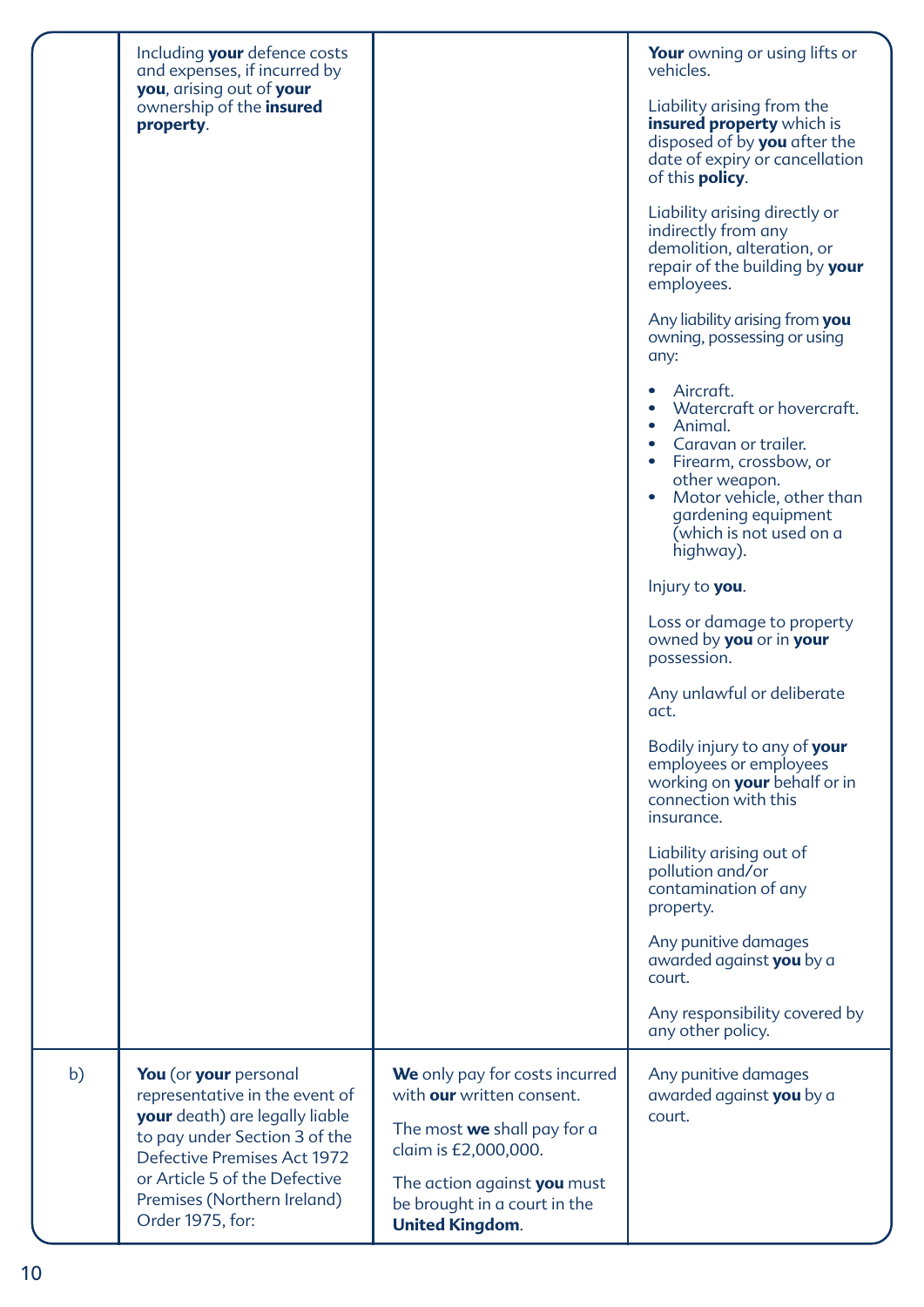|    | Accidental death or bodily<br>injury to another person; or<br>Loss or damage to<br>property owned by other<br>persons.<br>arising from faults in the<br>insured property described in<br>this <i>policy</i> , including your<br>defence costs and expenses, if<br>incurred by you. |                                                                           |  |
|----|------------------------------------------------------------------------------------------------------------------------------------------------------------------------------------------------------------------------------------------------------------------------------------|---------------------------------------------------------------------------|--|
| c) | Solicitors' fees incurred by you<br>in respect of:<br>Representation at<br>any Coroner's inquest;<br>representation at any fatal<br>accident enquiry; Defence<br>in any court of summary<br>jurisdiction arising out of<br>any possible claim.                                     | The inquest, enquiry or court<br>must be in the <b>United</b><br>Kingdom. |  |

#### Buildings

#### How we settle claims

If you wish to claim under this section of your policy please follow the steps detailed in 'How to claim' on page 20. You should also read the Claims conditions and Policy exclusions on pages 17 to 20.

#### How we settle claims for buildings

1. We will pay for the reasonable cost of work carried out in repairing or replacing the damaged parts of your buildings and agreed fees and related costs.

At our option we will arrange for specialist investigations to be carried out.

We may take over and conduct in your name with complete and exclusive control, the defence or settlement of any claim.

If the repair or replacement is not carried out, we will pay the decrease in market value of your buildings due to the damage but not more than it would have cost us to repair the damage to your buildings if the repair work had been carried out without delay.

At our option we will make a cash settlement but we will not pay more than it would have cost us to repair the damage to your buildings if the repair work had been carried out without delay.

No allowance will be made for VAT when a cash settlement is made.

- 2. Where an excess applies, this will be taken off the amount of your claim.
- 3. If your buildings have not been kept in a good state of repair or if the sum insured at the time of the loss or damage is less than the cost of rebuilding all your buildings in the same way, size, style and appearance as when they were new, including fees and related costs, we will pay the cost of repairing or replacing the damaged parts of your buildings and we will, where appropriate, take off an amount for wear and tear.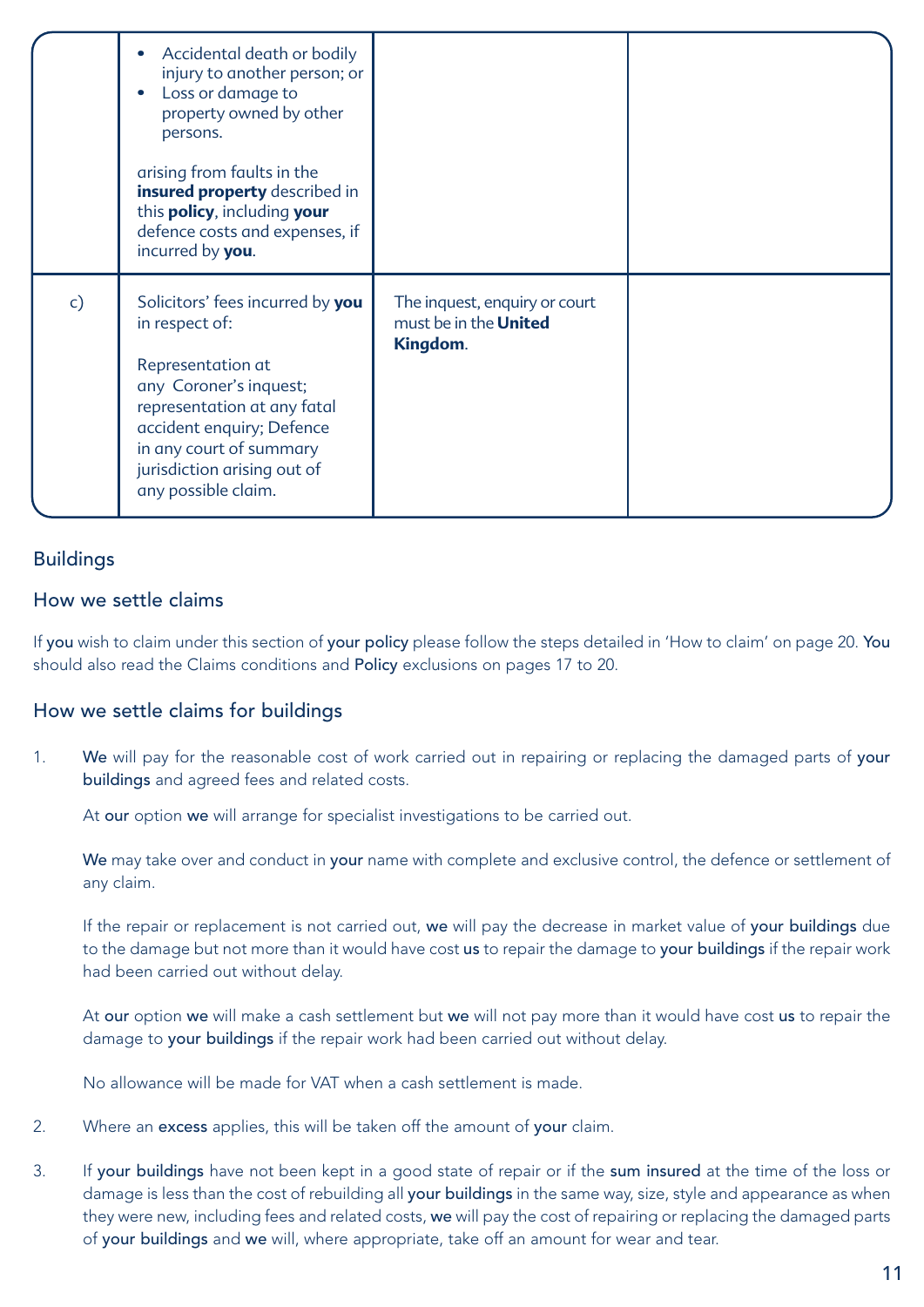4. The most we will pay for any one claim, including fees and related costs, is the amount it will cost us to repair the damage to your buildings in the same way, size, style and appearance as when they were new, but not more than the sum insured or any limits shown in your policy.

We will not pay for:

- Loss of value resulting from repairs to or replacement of damage to your buildings;
- Replacing or changing undamaged parts of your buildings which belong to a set or suite or which have a common design or use when the damage is restricted to a specific part or clearly defined area.

#### Section E - Contents cover

This section explains the details of your cover if you have selected the contents section as shown on your certificate.

| 1.         | The following are insured:                                                   | <b>Restrictions:</b>                                                                                                                                                                                                   | Exclusions:                                                                                                                                                                                                                                                                                                                                        |
|------------|------------------------------------------------------------------------------|------------------------------------------------------------------------------------------------------------------------------------------------------------------------------------------------------------------------|----------------------------------------------------------------------------------------------------------------------------------------------------------------------------------------------------------------------------------------------------------------------------------------------------------------------------------------------------|
| $\alpha$ ) | <b>Your contents.</b>                                                        | The most you can claim for<br>any individual item is £5,000.<br>We will require a receipt,<br>original valuation or suitable<br>proof of purchase at the point<br>of claim for any item that<br>exceeds £250 in value. | Loss or damage if items are<br>left in a motor vehicle or<br>caravan, unless violence or<br>force has been used to enter<br>the vehicle or caravan.<br><b>Accidental damage to any</b><br>item (unless accidental<br>damage to contents cover has<br>been included on your policy).<br>Loss or damage caused by<br>insects, vermin, birds or pets. |
| 2.         | You are insured against loss<br>or damage caused by the<br>following events: | <b>Restrictions:</b>                                                                                                                                                                                                   | Exclusions:                                                                                                                                                                                                                                                                                                                                        |
| $\alpha$ ) | Fire, smoke, explosion, lightning<br>or earthquake.                          | You must pay the excess of<br>£100.                                                                                                                                                                                    | Loss or damage caused by<br>pollution or contamination.<br>Any loss or damage which<br>occurs gradually.                                                                                                                                                                                                                                           |
| b)         | Riots, civil commotion, labour<br>and political disturbances or<br>strikes.  | You must pay the excess of<br>£100.<br>If the property is <b>unoccupied</b><br>for between 45 and 90 days,<br>you must pay the excess of<br>£500.                                                                      | Loss or damage occurring<br>after the insured property<br>has been <i>unoccupied</i> for<br>more than 90 (ninety) days.                                                                                                                                                                                                                            |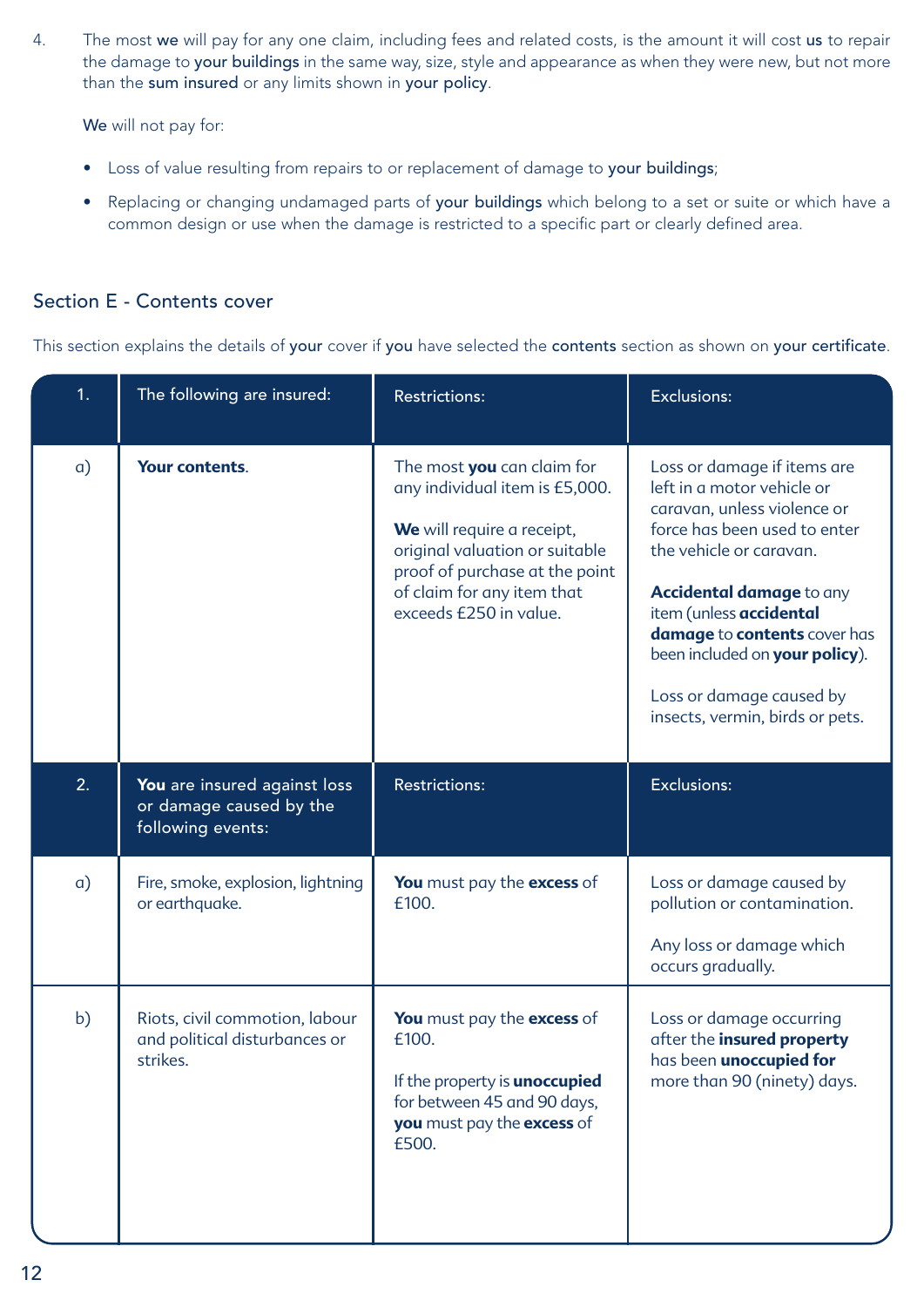| c) | Malicious damage or<br>vandalism.                                                                                                                                                                                               | You must pay the excess of<br>£250.<br>If the property is <b>unoccupied</b><br>for between 45 and 90 days,<br>you must pay the excess of<br>£500.<br>When the insured property is<br>left without any occupants, or<br>when the <b>tenants</b> retire at<br>night, we will not provide any<br>cover for malicious acts or<br>vandalism at the <i>insured</i><br>property, unless the following<br>security condition is met:<br>Use all the locks and bolts<br>on all the outside doors:<br>Use all the locks and<br>security fastenings on all<br>the windows:<br>• Set the burglar alarm if<br>you have one;<br>Remove all the keys from<br>all of the locks.<br>When the <b>tenants</b> retire at<br>night the locks and security<br>fastenings on windows in<br>occupied rooms do not need | Loss or damage caused by<br>anyone lawfully in or within<br>the grounds of the <i>insured</i><br>property.<br>Loss or damage occurring<br>after the insured property<br>has been <b>unoccupied</b> for more<br>than 90 (ninety) days.<br>Loss or damage caused by an<br>evicted tenant. |
|----|---------------------------------------------------------------------------------------------------------------------------------------------------------------------------------------------------------------------------------|------------------------------------------------------------------------------------------------------------------------------------------------------------------------------------------------------------------------------------------------------------------------------------------------------------------------------------------------------------------------------------------------------------------------------------------------------------------------------------------------------------------------------------------------------------------------------------------------------------------------------------------------------------------------------------------------------------------------------------------------------------------------------------------------|-----------------------------------------------------------------------------------------------------------------------------------------------------------------------------------------------------------------------------------------------------------------------------------------|
| d) | Storm or flood.                                                                                                                                                                                                                 | You must pay the excess of<br>£100.                                                                                                                                                                                                                                                                                                                                                                                                                                                                                                                                                                                                                                                                                                                                                            | Loss or damage caused by<br>frost.<br>Loss or damage to property in<br>the open.<br>Damage caused by a rise in<br>the water table.<br>Loss or damage<br>caused by penetrating<br>damp or condensation.                                                                                  |
| e) | Impact with the insured<br>property by any aircraft or<br>other aerial device or anything<br>dropped from them or by any<br>vehicle, train, animal, falling<br>tree or branch or any falling<br>aerial, aerial fitting or mast. | You must pay the excess of<br>f100                                                                                                                                                                                                                                                                                                                                                                                                                                                                                                                                                                                                                                                                                                                                                             | Loss or damage caused by<br>felling or lopping of trees and<br>branches.<br>Loss or damage caused by<br>insects, vermin, birds or pets.                                                                                                                                                 |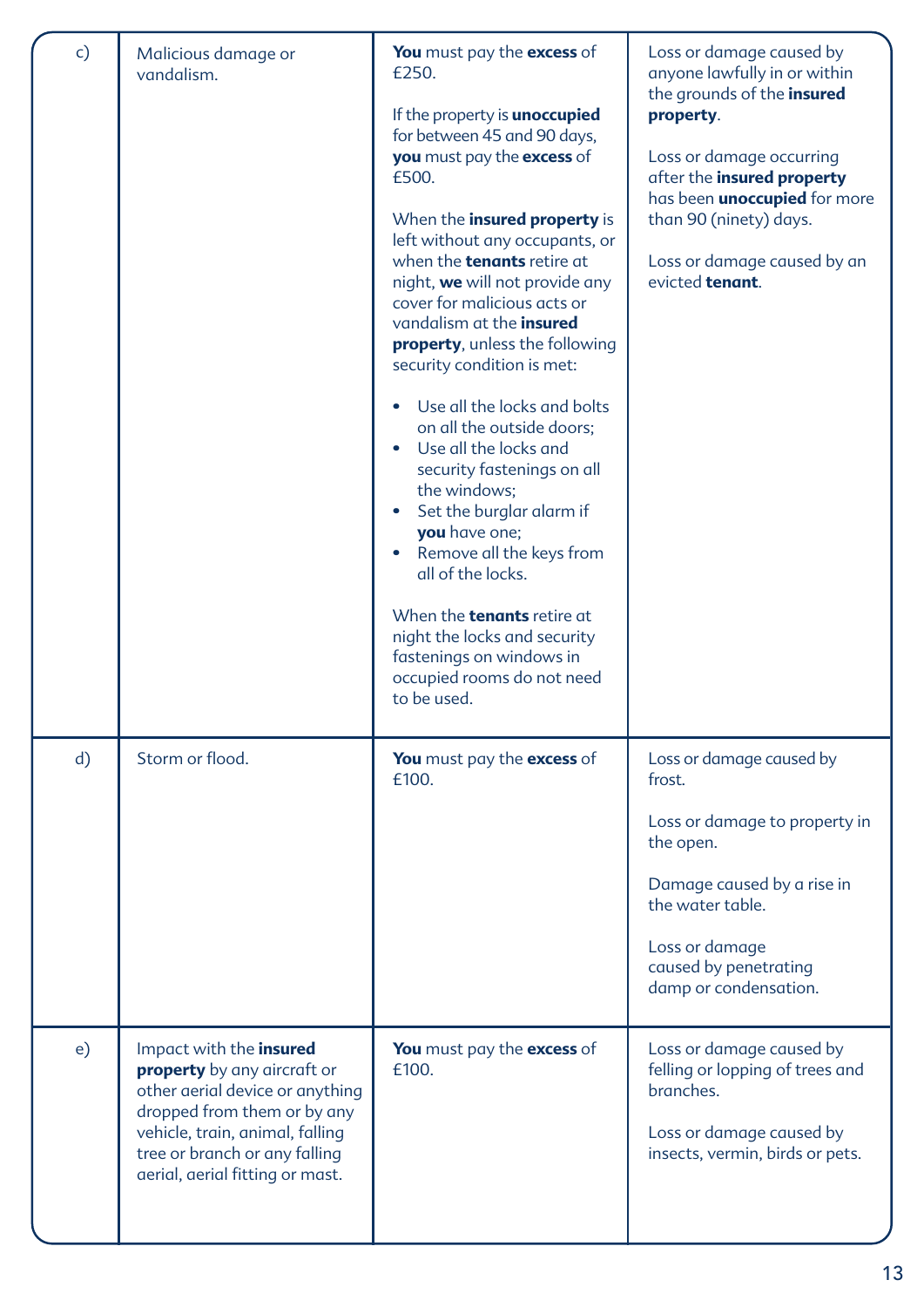| f) | Subsidence or heave of the<br>site on which the <b>insured</b><br><b>property</b> stands or land<br>belonging to it or landslip.                                                                                      | You must pay the excess of<br>£100.                                                                                                                                                                                                                                                                                                                                                                                                                                                                                                                                                                                                                                                                                                                                                                                              | Damage caused by coastal or<br>river erosion.<br>Damage to or resulting from<br>the movement of solid floor.<br>Faulty workmanship.<br>Damage caused by normal<br>shrinkage or settlement.<br>Loss or damage caused by<br>demolition, repair or<br>structural changes to the<br>insured property. |
|----|-----------------------------------------------------------------------------------------------------------------------------------------------------------------------------------------------------------------------|----------------------------------------------------------------------------------------------------------------------------------------------------------------------------------------------------------------------------------------------------------------------------------------------------------------------------------------------------------------------------------------------------------------------------------------------------------------------------------------------------------------------------------------------------------------------------------------------------------------------------------------------------------------------------------------------------------------------------------------------------------------------------------------------------------------------------------|---------------------------------------------------------------------------------------------------------------------------------------------------------------------------------------------------------------------------------------------------------------------------------------------------|
| g) | Escape of water from washing<br>machines, dishwashers or the<br>freezing of water in any fixed<br>domestic water or heating<br>installation.<br>Escape of oil from any fixed<br>domestic oil heating<br>installation. | <b>You</b> must pay the <b>excess</b> of<br>£250.<br>If the property is <b>unoccupied</b><br>for between 45 and 90 days,<br>you must pay the excess of<br>£500.                                                                                                                                                                                                                                                                                                                                                                                                                                                                                                                                                                                                                                                                  | Loss or damage occurring<br>after the insured property<br>has been left <i>unoccupied</i> for<br>more than 90 (ninety) days.<br>Damage caused to the<br>installation or appliance that<br>brought about the escape of<br>water.                                                                   |
| h) | Theft or attempted theft.                                                                                                                                                                                             | You must pay the excess of<br>f100<br>If the property is <b>unoccupied</b><br>for between 45 and 90 days,<br>you must pay the excess of<br>£500.<br>The most we shall pay for any<br>one claim for items which are<br>in the garage or any of the<br>outbuildings belonging to<br>your home is £500.<br>When the insured property is<br>left without any occupants, or<br>when the <b>tenants</b> retire at<br>night, we will not provide any<br>cover for theft or attempted<br>theft at the insured property,<br>unless the following security<br>condition is met:<br>Use all the locks and bolts<br>on all the outside doors:<br>Use all the locks and<br>$\bullet$<br>security fastenings on all<br>the windows;<br>Set the burglar alarm if<br>you have one;<br>Remove all the keys from<br>$\bullet$<br>all of the locks. | Loss or damage occurring<br>after the insured property<br>has been left <i>unoccupied</i> for<br>more than 90 (ninety) days.<br>Loss or damage caused by<br>anyone who is lawfully in or<br>within the grounds of the<br>insured property.<br>Loss or damage caused by an<br>evicted tenant.      |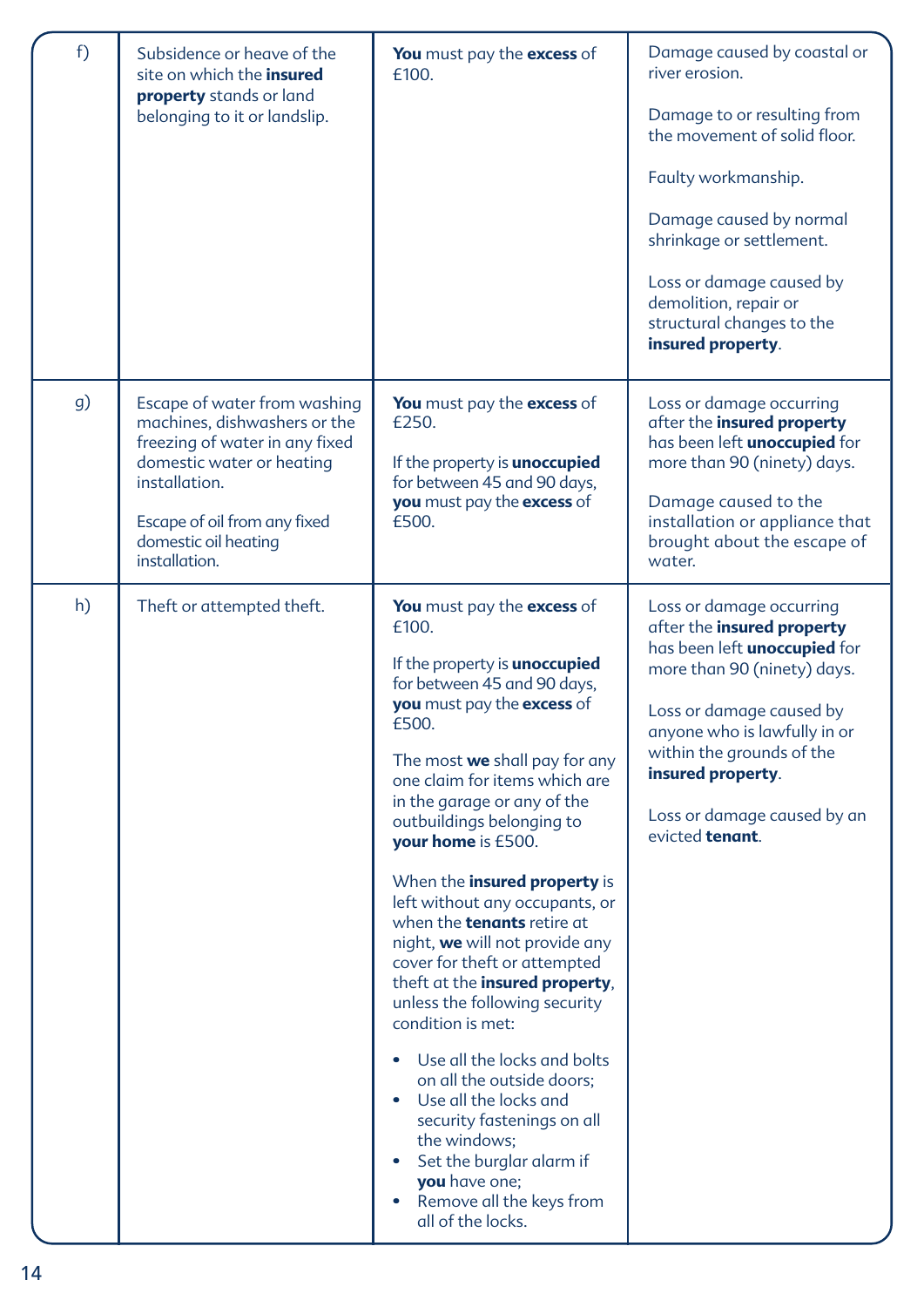|    |                                                                                                                                                                                                                                                                                        | When the <b>tenants</b> retire at<br>night the locks and security<br>fastenings on windows in<br>occupied rooms do not need<br>to be used.                        |             |
|----|----------------------------------------------------------------------------------------------------------------------------------------------------------------------------------------------------------------------------------------------------------------------------------------|-------------------------------------------------------------------------------------------------------------------------------------------------------------------|-------------|
| 3. | How much the <b>contents</b> are<br>insured for:                                                                                                                                                                                                                                       | <b>Restrictions:</b>                                                                                                                                              | Exclusions: |
| a) | If the insured property is<br>furnished the sum insured for<br>contents is £40,000 and is<br>the most you can claim for<br>any one loss.<br>If the insured property is<br>unfurnished the sum insured<br>for contents is £10,000 and is<br>the most you can claim for<br>any one loss. | Please refer to any specific<br>restrictions for any type of<br>item or type of claim.<br>The most <b>we</b> will pay for<br><b>contents</b> in the open is £250. |             |

## Section F - Accidental Damage to Contents

This section explains the details of your cover if you have selected the accidental damage to contents section as shown on your certificate.

| 1 <sub>1</sub> | The following is insured:              | <b>Restrictions:</b>                                                                                                                                                                                                                                                                                                                                                                                                                 | <b>Exclusions:</b>                                                                                                                                                                                                                                                                                                                                                                                                                                                                                                                                                  |
|----------------|----------------------------------------|--------------------------------------------------------------------------------------------------------------------------------------------------------------------------------------------------------------------------------------------------------------------------------------------------------------------------------------------------------------------------------------------------------------------------------------|---------------------------------------------------------------------------------------------------------------------------------------------------------------------------------------------------------------------------------------------------------------------------------------------------------------------------------------------------------------------------------------------------------------------------------------------------------------------------------------------------------------------------------------------------------------------|
| $\alpha$ )     | Accidental damage to your<br>contents. | Only applies if the insured<br>property is furnished.<br>The most you can claim for<br>any individual item is £5,000.<br>We will require a receipt,<br>original valuation or suitable<br>proof of purchase at the point<br>of claim for any item that<br>exceeds £250 in value.<br>You must pay the excess of<br>£250.<br>If the property is <b>unoccupied</b><br>for between 45 and 90 days,<br>you must pay the excess of<br>£500. | Loss or damage after the<br>insured property has been<br>unoccupied for more than 90<br>(ninety) days.<br>Loss or damage caused by wet<br>rot or dry rot.<br>Loss or damage caused by<br>pets.<br>Mechanical or electrical<br>breakdown.<br>Any amount recoverable from<br>the tenant.<br>Damage by depreciation,<br>wear and tear, insects, vermin,<br>fungus, rot, corrosion, process<br>of cleaning, dyeing, repair or<br>restoration.<br>Any damage which occurs<br>gradually.<br>Damage caused by your<br>failure to follow any<br>manufacturers instructions. |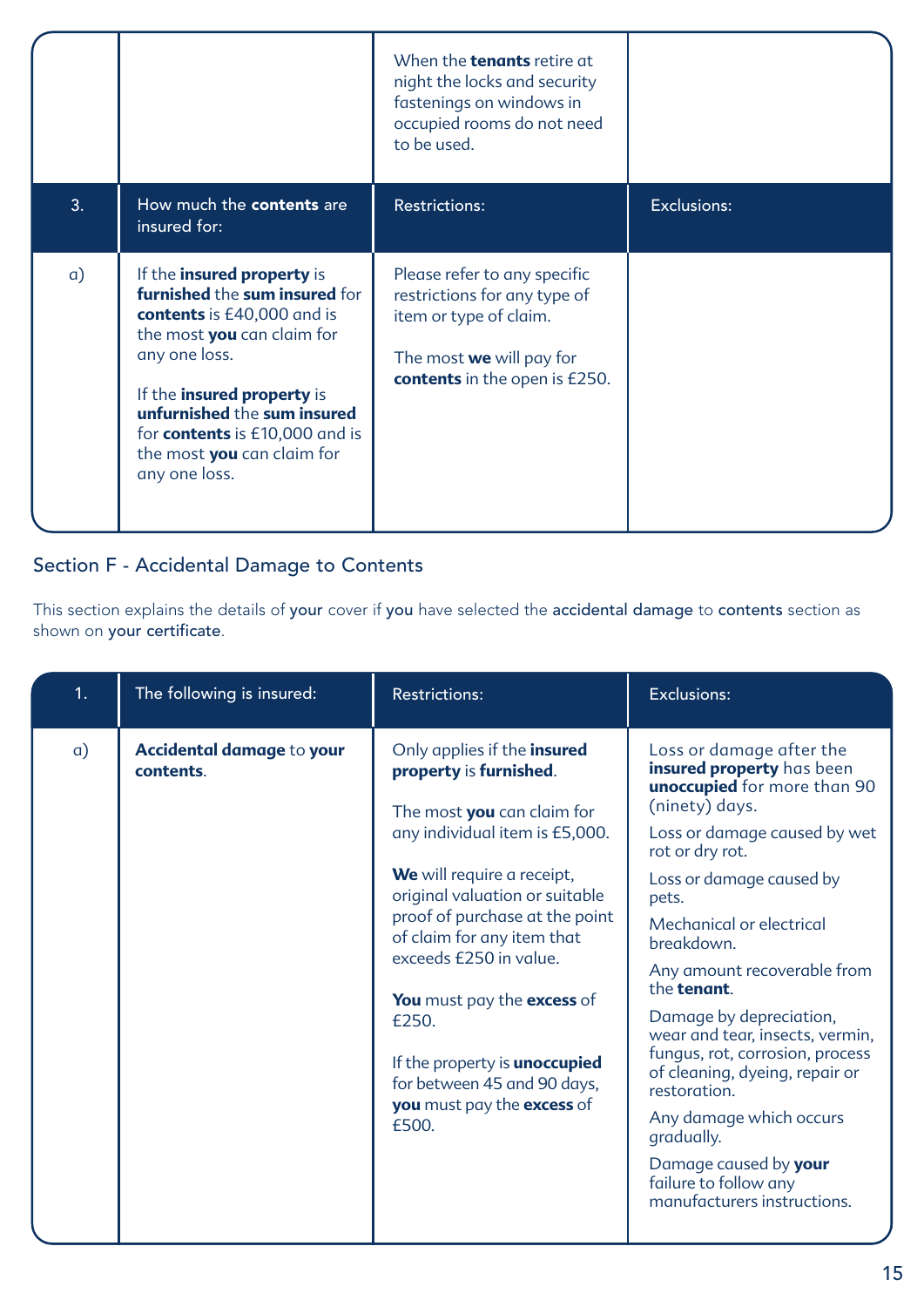#### **Contents**

#### How we settle claims

If you wish to claim under this section of your policy please follow the steps detailed in 'How to claim' on page 20. You should also read the Claims conditions and Policy exclusions on pages 17 to 20.

#### How we settle claims for contents

1. If an item has been damaged and it can be economically repaired we will either arrange or authorise repair and we will pay the cost of repair.

Otherwise, we will replace the item with a new one of similar quality through our preferred suppliers, or at our option, we will pay the replacement cost of a new item of similar quality.

If we agree, at your request, not to repair or replace an item, at our option we will make a cash or voucher settlement equal to the cost we would have paid for replacement or repair through our preferred suppliers.

- 2. We will not pay the cost of replacing or changing undamaged items or parts of items which belong to a set or suite, or which have a common design or use which are only damaged in one area when the loss or damage relates to a specific part or part of an item or to a clearly defined area.
- 3. We will not pay for any loss of value to any item which we have repaired or replaced.
- 4. Where an excess applies, this will be taken off the amount of your claim.
- 5. If loss or damage happens and the sum insured is less than the cost of replacing all your contents as new, we will, where appropriate, take off an amount for wear and tear from the cost of the new item unless the item can be economically repaired when only the cost of the repair will be paid.
- 6. The most we will pay for any one claim is the amount it will cost us to replace all your contents as new but not more than the sum insured or any limits shown in your policy.

#### Section G - General conditions

These are the conditions of the insurance you will need to meet as your part of this contract.

#### Taking care

You must take all reasonable steps to avoid incurring liability and prevent loss or damage to everything which is covered by this insurance and to keep all the insured property and all contents in good condition and in good repair.

#### Changes in your circumstances

You must tell the Administrator within 30 days as soon as you know about any of the following changes:

- Work is to be done on the building which is not routine repair, maintenance or decoration.
- If you have any conviction for any offence.

There is no need to tell us about parking or speeding offences or any offences which are spent under the Rehabilitation of Offenders Act 1974.

If you have received any formal police caution.

There is no need to tell us about police cautions for parking or speeding offences.

- If the type of tenant(s) living in the insured property changes (i.e. if you told us professional working people would occupy the residence and now they are students).
- Any increase in the value of your contents or the rebuilding cost of your buildings.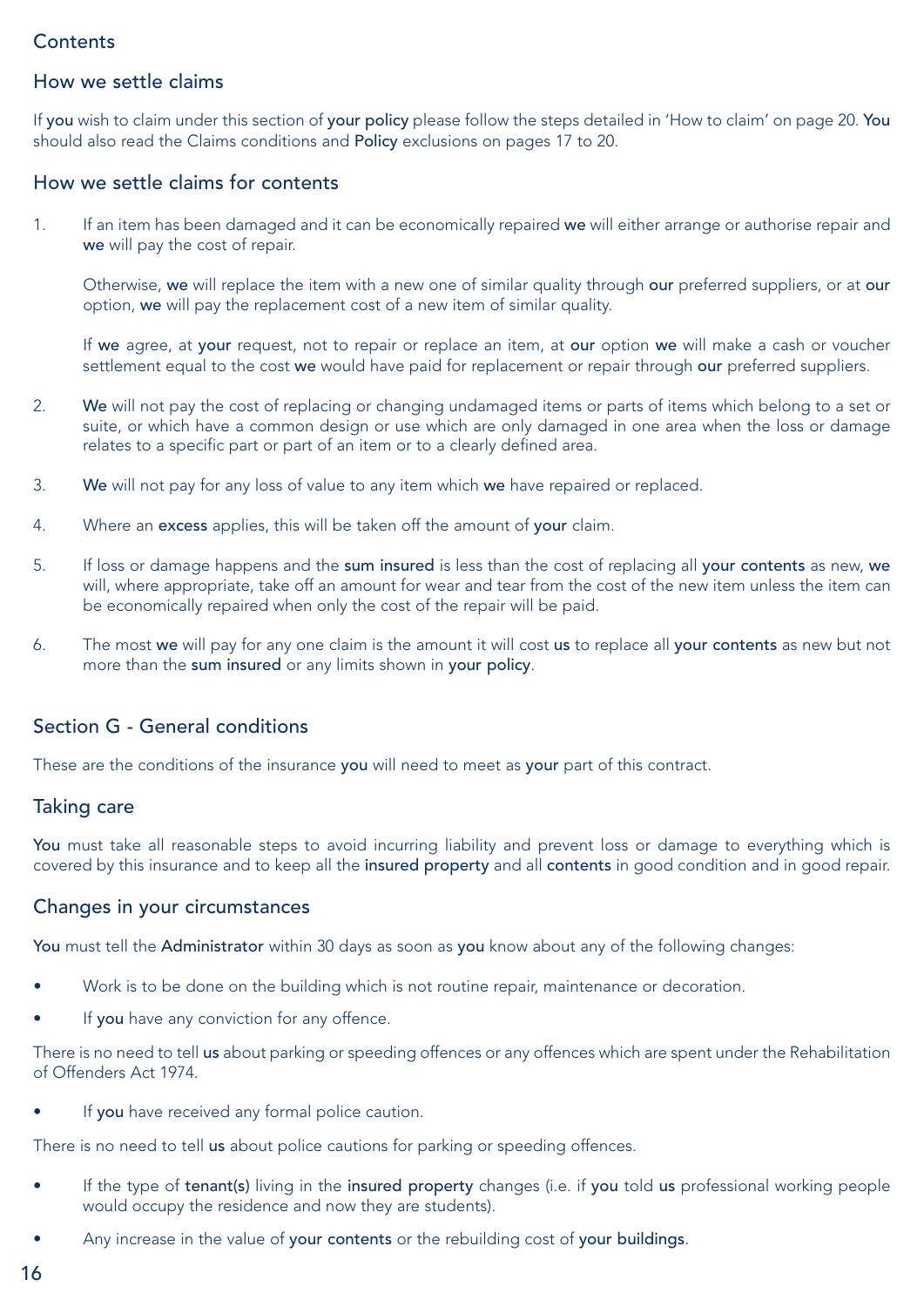We will insure up to a maximum of ten (10) buildings owned by you. Each building requires an individual proposal and policy. You must inform us if this number exceeds 10.

We may re-assess your cover and premiums when we are told about changes in your circumstances. If you do not tell us about changes or give us incorrect information, the wrong terms may be quoted, a claim might be rejected or payment could be reduced. In some circumstances your policy might be invalid, and you may not be entitled to a refund of premium.

#### Fraud

If you, your family or anyone acting on your behalf:

a) Makes any false or fraudulent claim

b) Makes any exaggerated claim

c) Supports a claim by false or fraudulent documents, devices or statements (whether or not the claim itself is genuine) d) Makes a claim for loss or damage which the insured or anyone acting on the insured's behalf deliberately caused we may:

i. Refuse to pay the whole of the claim; and

ii. Recover from you any sums that we have already paid in respect of the claim.

We will also notify you if we will be treating the policy as having terminated with effect from the date of the earliest of any acts set out in (a) - (d) above. In that event, you will:

- Have no cover under the policy from the date of termination; and

- Not be entitled to any refund of premium.

#### Transferring your interest in the policy

You cannot transfer your interest in this policy to anyone else without our written permission.

#### Monthly Policies

This is a monthly contract. We have the right (which we may not use) to continue the policy and collect premiums each month. We may vary the terms of the policy (including the premium) providing you with 21 days notice to your last known address before we do so. If you decide that you do not want us to continue with the policy and collect the premium each month, as long as you tell us at least 10 days before the next premium is due, we will not collect it.

#### Other conditions

There are other conditions which relate to any claim you may make and these are shown below headed 'Claims conditions'. You should also refer to any conditions shown under individual sections of your policy.

#### Section H - Special claim conditions

#### Claims conditions

These are the claims conditions you will need to keep to as your part of the contract.

If anything happens which might lead to a claim, what you must do depends on what has happened. The sooner you tell us the better. In some cases, there are other people you must contact first.

When an incident occurs which may result in a claim, you must also read the information on 'How to claim' on page 20.

You should also check the information on 'How we settle claims' under the section of your policy which covers the loss or damage, e.g. contents, buildings.

#### What you must do

If you are the victim of theft, riot, a malicious act or vandalism, tell the police immediately and ask for a crime reference number and tell us as soon as you can, or in the case of riot tell us immediately.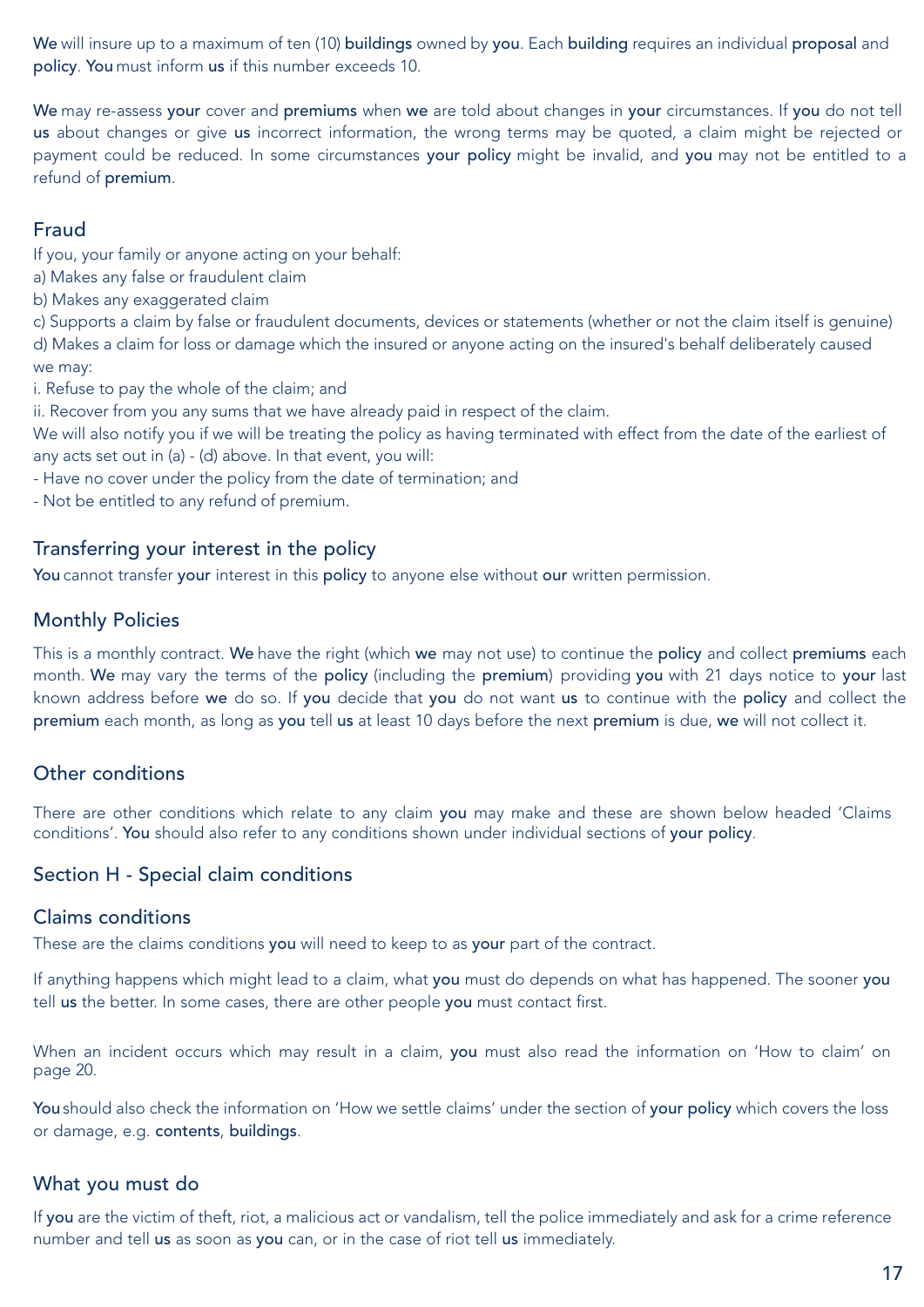For all other claims, tell us as soon as you can.

You should do all we reasonably ask you to do to get back any lost or stolen property.

Do not throw away any damaged items before we have had a chance to see them.

To help us deal with your claim quickly, we may require additional information which may include the following:

- Original purchase receipts, invoices, instruction booklets or photographs;
- Purchase dates of lost or damaged items;
- For damaged items, confirmation by a suitably qualified expert that the item you are claiming for is beyond repair.

#### Rights and responsibilities

We may need to get into a building that has been damaged to salvage anything we can and to make sure no more damage happens. You must help us to do this but you must not abandon your property to us.

You must not settle, reject, negotiate or offer to pay any claim you have made or intend to make under this policy without our written permission. We have the right, if we choose, in your name but at our expense to:

- Take over the defence or settlement of any claim;
- Start legal action to get compensation from anyone else;
- Start legal action to get back from anyone else any payments that have already been made.

You must give us, at your reasonable expense, all the information we ask for about any claim. You must help us to take legal action against anyone or help us defend any legal action if we ask you to.

When you call us, at our option we will:

- Ask you to get estimates for building repairs or replacement items; or
- Arrange for the damage to be inspected by one of our Claims Advisors or an independent loss adjuster their aim is to help us agree a fair settlement with you; or
- Arrange for the repair or a replacement as quickly as possible.

#### Other insurance

If you claim under this policy for something which is also covered by another insurance policy, you must provide us with full details of the other insurance policy. We will only pay our share of any claim.

#### Section I - General exclusions

These exclusions apply to all sections of your policy.

This insurance does not cover:

| Exclusion:                | Meaning:                                                                                                                                                                                                                                                                                                                   |
|---------------------------|----------------------------------------------------------------------------------------------------------------------------------------------------------------------------------------------------------------------------------------------------------------------------------------------------------------------------|
| Radioactive contamination | Any claim or expense of any kind caused directly or indirectly by:<br>lonising radiation or radioactive contamination from any nuclear fuel or<br>waste which results from the burning of nuclear fuel.<br>The radioactive, toxic, explosive or other dangerous properties of<br>٠<br>nuclear machinery or any part of it. |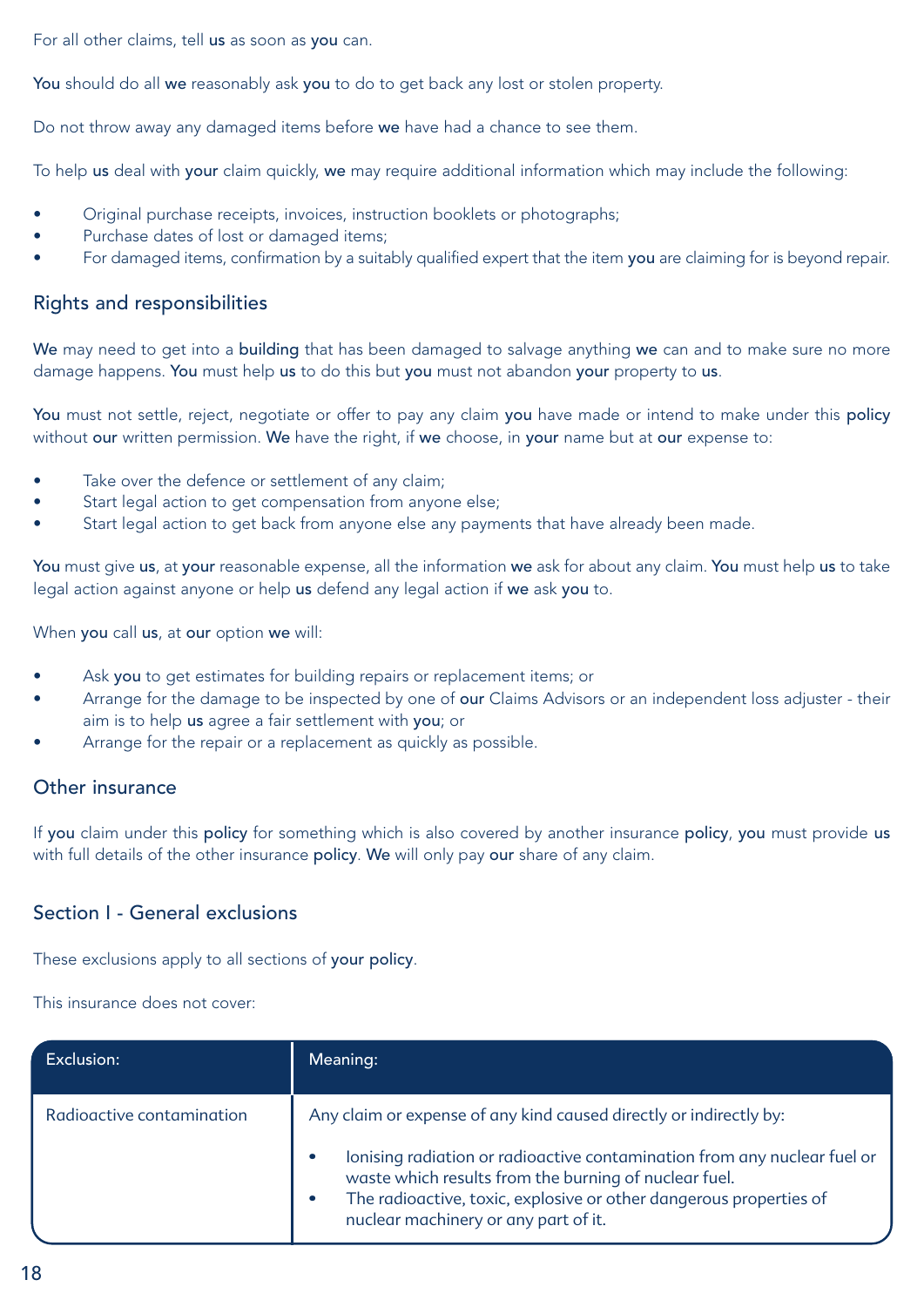| War risks                           | Any loss or damage caused by any sort of war, invasion or revolution.                                                                                                                                                                                                                                                                                                                                                                                                                                                                                                                                                                                                                                                                                                                                                                              |
|-------------------------------------|----------------------------------------------------------------------------------------------------------------------------------------------------------------------------------------------------------------------------------------------------------------------------------------------------------------------------------------------------------------------------------------------------------------------------------------------------------------------------------------------------------------------------------------------------------------------------------------------------------------------------------------------------------------------------------------------------------------------------------------------------------------------------------------------------------------------------------------------------|
| <b>Terrorism</b>                    | Any loss, damage, liability, cost or expense of any kind directly or indirectly<br>caused by, resulting from or in connection with any act of terrorism.<br>For the purpose of this exclusion terrorism means the use or threat of use of<br>biological, chemical, radiological and/or nuclear force or contamination by<br>any person(s) whether acting alone or on behalf of or in connection with any<br>organisation(s) or government(s) committed for political, religious,<br>ideological or similar purpose including the intention to influence any<br>government(s) or put any section of the public in fear.                                                                                                                                                                                                                             |
| Sonic Bangs                         | Any loss or damage by pressure waves caused by aircraft or other flying<br>objects moving at or above the speed of sound.                                                                                                                                                                                                                                                                                                                                                                                                                                                                                                                                                                                                                                                                                                                          |
| Pollution or contamination          | Any claim or expense of any kind resulting directly or indirectly from<br>pollution or contamination which was:<br>As a result of an intentional act.<br>Expected or should have been expected.<br>Not sudden.<br>٠<br>Not during any insurance period.                                                                                                                                                                                                                                                                                                                                                                                                                                                                                                                                                                                            |
| Rot                                 | Any loss or damage caused by wet rot or dry rot whether or not this was<br>caused directly or indirectly by any other cover included in this insurance.                                                                                                                                                                                                                                                                                                                                                                                                                                                                                                                                                                                                                                                                                            |
| <b>Defects</b>                      | Any loss or damage caused by or from poor workmanship, poor design or<br>faulty materials.                                                                                                                                                                                                                                                                                                                                                                                                                                                                                                                                                                                                                                                                                                                                                         |
| Events before the <b>start date</b> | Any loss, damage, liability, cost or expense of any kind which occurs as a<br>result of an event before the start date.                                                                                                                                                                                                                                                                                                                                                                                                                                                                                                                                                                                                                                                                                                                            |
| Date change and computer<br>viruses | Direct or indirect loss or damage caused:<br>To equipment by its failing correctly to recognise data representing any<br>date in such a way that it does not work properly or at all.<br>By computer viruses.<br>Liability arising directly or indirectly from:<br>Equipment by its failing correctly to recognise data representing any<br>date in such a way that it does not work properly or at all.<br>Computer viruses.<br>Equipment includes computers and anything else insured by the <b>policy</b><br>which has a microchip in it.<br>Computers include hardware, software, data, electronic data processing<br>equipment and other computing and electronic equipment linked to a<br>computer.<br>Microchips include integrated circuits and microcontrollers.<br>Computer viruses include any programme or software which prevents any |
|                                     | operating system, computer program or software working properly or at all.                                                                                                                                                                                                                                                                                                                                                                                                                                                                                                                                                                                                                                                                                                                                                                         |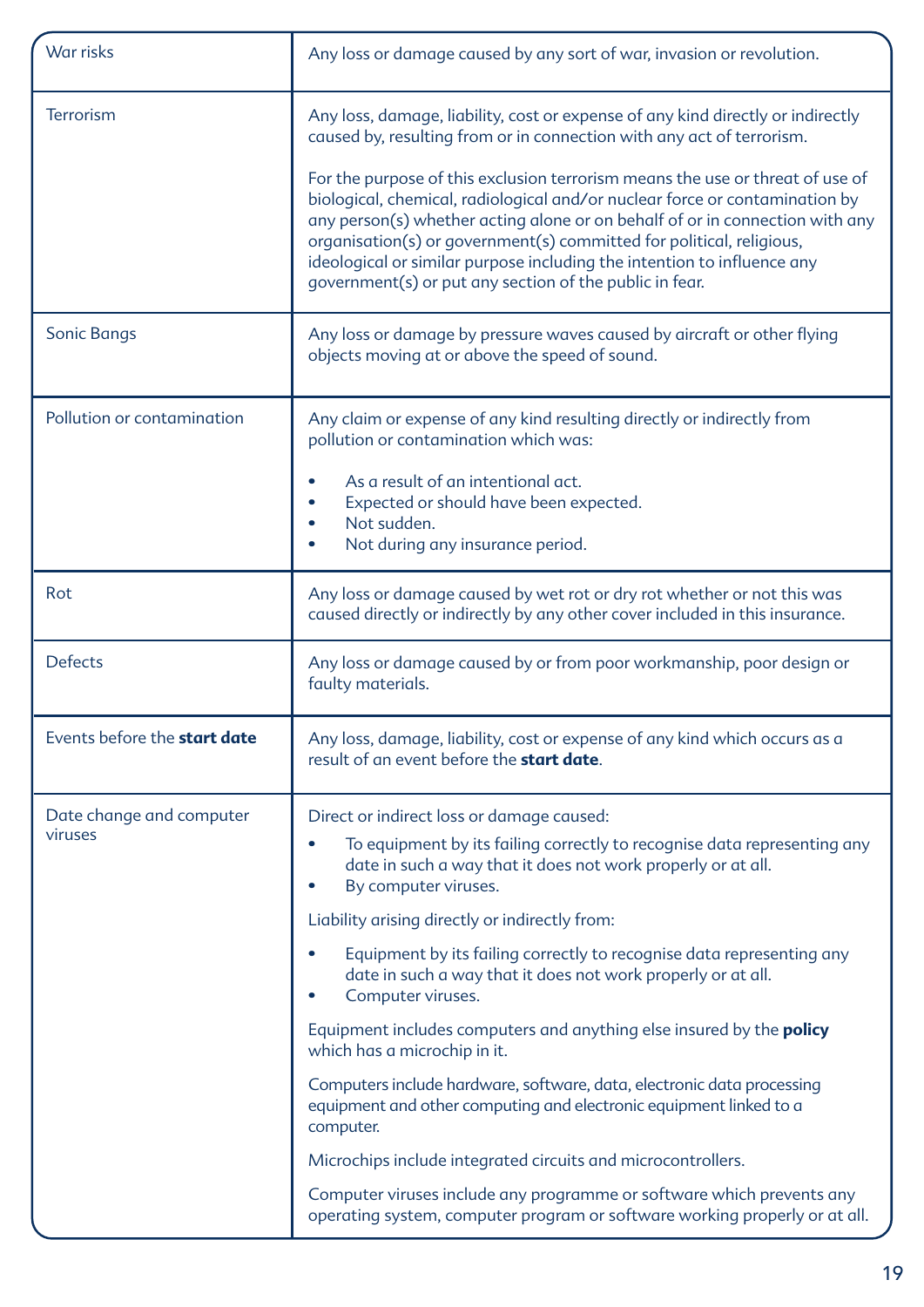| Associated claim costs      | Your costs in preparing, proving, agreeing or negotiating your claim. |
|-----------------------------|-----------------------------------------------------------------------|
| Consequential loss or costs | Any costs incurred without our approval or permission.                |

#### Section J - Duration of the insurance

This is a monthly contract. The policy is issued for an initial period from the start date to the date the first premium is due and will automatically continue for a further month on payment of each premium as it falls due.

The premium charged reflects your no claims history for that month. Therefore if you claim under this policy it will affect your entitlement to no claims discount in the calculation of your premium from the next monthly premium due.

#### Section K - The payment of premiums

Premiums are collected monthly in advance by direct debit. The date on which the first premium becomes due for payment is shown on the schedule.

We can change your premium immediately to reflect changes in your no claims history.

We can change your premium for other reasons by giving you 21 days notice in writing. The premium includes Insurance Premium Tax (IPT) at the current rate. If we are required by law to increase the level of Insurance Premium Tax or make any other charges, we will increase your premium from the date any such charges are implemented.

In the event that a premium remains unpaid 30 days after the date on which it is due to be paid, cover under this policy shall cease.

If the payment date changes Paymentshield will notify you 21 days in advance of your account being debited or as otherwise agreed.

Any premiums or premium refunds held by the Administrator and/or Paymentshield Ltd will be held on our behalf.

#### Section L - Administration Charge

The Administrator reserves the right to apply an administration charge of up to £1 per month (subject to Insurance Premium Tax) to your policy.

#### Section M - How to claim

#### To make a claim

- Check the policy and your certificate to see whether or not the event is covered.
- If you are a victim of theft or vandalism tell the police first and ask for an incident number. It would be helpful if you have an approximate cost to replace or repair the item(s) you would like to claim for.
- Telephone the claims helpline on 0345 6011 060 and confirm your certificate number.

We will register the claim from the details you provide and tell you what to do next.

You should not admit fault if you are being held responsible for injury or damage. In this instance you should send all documents unanswered and without delay to:

Paymentshield Claim Team Royal & SunAlliance Claims Department PO Box 21561 **Stirling** FK7 1AA

We follow the Association of British Insurers Claims Code, copies of which are available on request.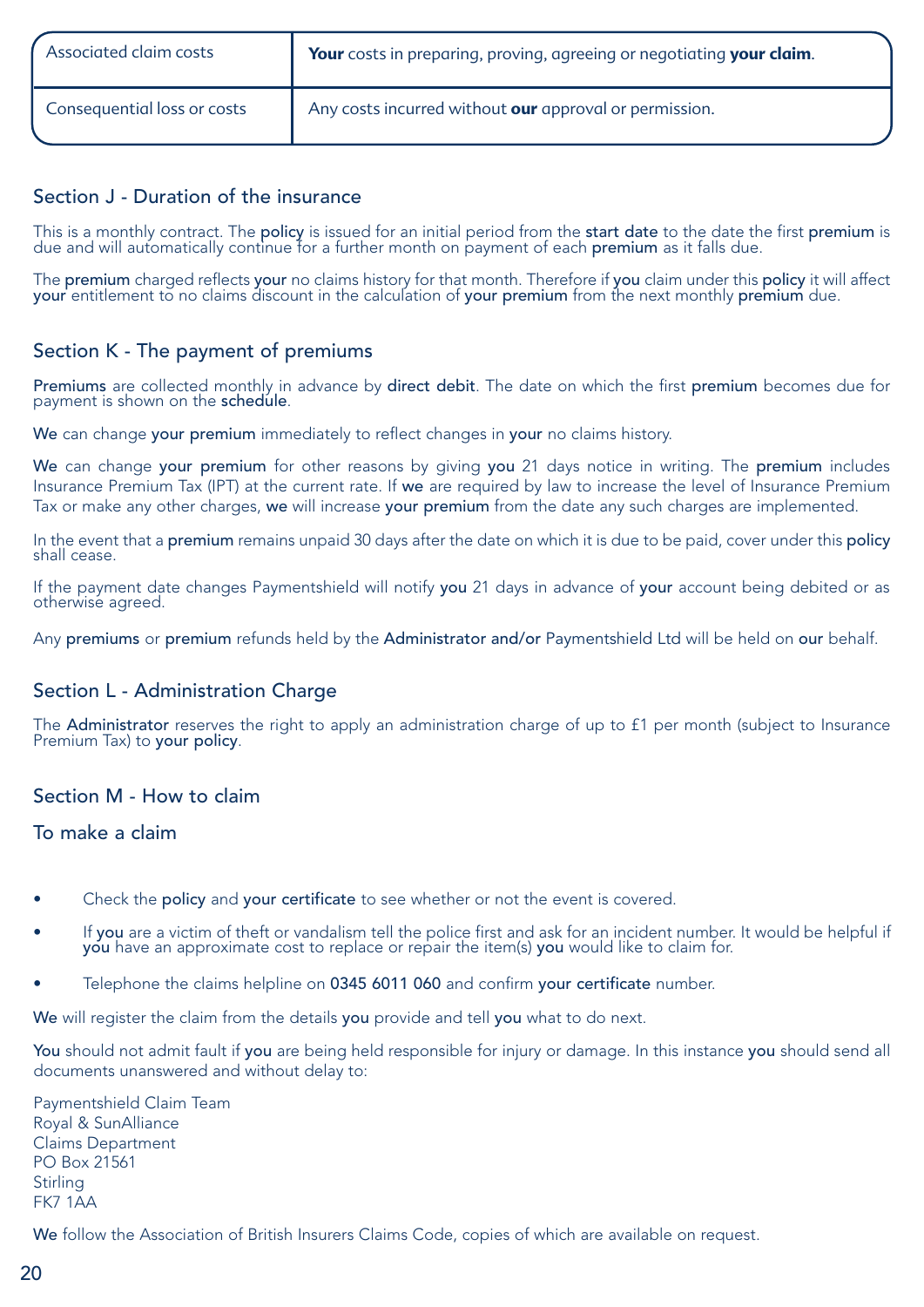#### Section N - Cancellation rights under the policy

You can cancel your cover by writing to the address on your certificate and your cover will end on the date we receive your written request, or you can telephone our Customer Services Team on 0345 6011 050.

If, having examined your policy, you decide not to proceed, you have a statutory right to cancel for up to 14 days from the start date, however, we offer a 30 day cancellation period without charge. We will not refund any premium if you cancel your cover more than 30 days after the start date.

We can cancel your cover by giving you 30 days written notice. This will not affect your rights to receive claim benefits for any event that occurred before the cancellation date.

We also reserve the right to terminate the policy in the event that there is a default in instalment payments due by giving you 7 days notice at your last known address.

#### Section O - What you should do if you have a complaint

#### Sales

If you are unhappy with any aspect of the sale of this policy or have cause for complaint you should initially contact the person who arranged the cover for you.

#### Administration

Paymentshield handles complaints regarding general administration on our behalf.

If you are unhappy with the general administration of the policy or have cause for complaint you should contact the Paymentshield Customer Services Team on 0345 6011 050 or in writing by letter or email to:

The address is:

Paymentshield Limited PO Box 229 Southport, PR9 9WU

Email: enquiries@paymentshield.co.uk

The Customer Services Team will tell you what Paymentshield will do to resolve your concerns and how long it will take.

The Financial Ombudsman Service (FOS) was set up by parliament to resolve complaints that customers and financial businesses are not able to resolve. FOS is an independent service free to customers. If you have a complaint about any aspect of our service, you should contact us in the first instance. If you remain dissatisfied with our response or 8 weeks have elapsed from the date we received your complaint, you may be eligible to refer your complaint to FOS. The contact details for the Ombudsman can be found below:

Financial Ombudsman Service, Exchange Tower, London, E14 9SR Tel: 0800 023 4567 (calls to this number are now free on mobile phones and landlines) and 0300 123 9123 (calls to this number cost no more than calls to 01 and 02 numbers). E-mail: complaint.info@financial-ombudsman.org.uk Website: www.financial-ombudsman.org.uk

#### Claims

If you are unhappy about Claims handling on the policy you should contact the Claims Manager by telephone or in writing.

The address is: Paymentshield Claims Team Royal & SunAlliance Claims Department, PO Box 21561, Stirling, FK7 1AA

Telephone: 0345 026 1132

The Claims Manager will tell you what they will do to resolve your concerns and how long it will take.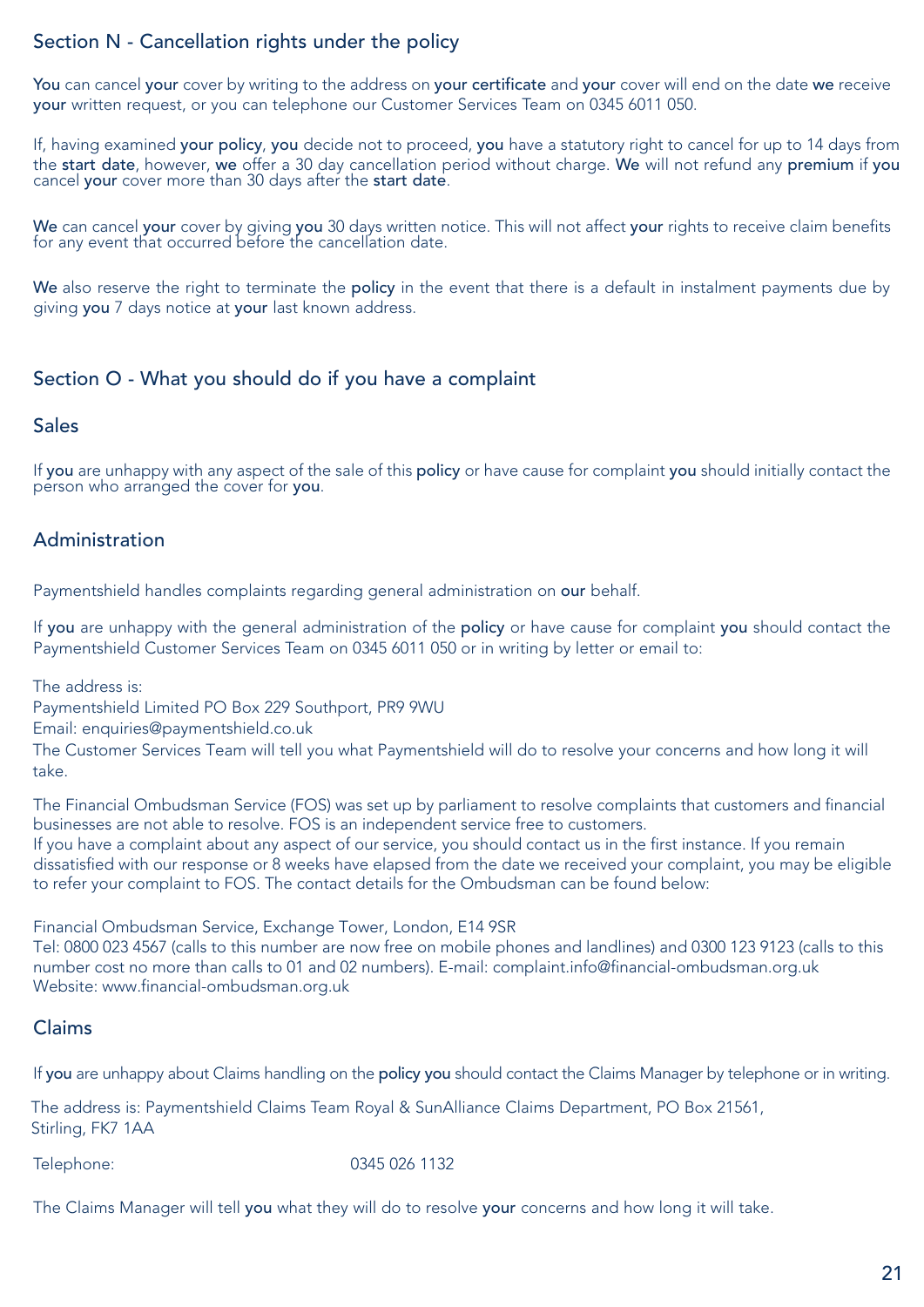At Royal & SunAlliance, we are committed to going the extra mile for our customers and wherever possible, exceeding their expectations.

If you believe that we have not delivered the claims service you expected or you are concerned about any aspect of the claims service we have provided, then please let us know.

We promise to:

- Fully investigate your complaint;
- Keep you informed of progress;
- Do everything possible to resolve your complaint;
- Learn from our mistakes:
- Use the information from **your** complaint to proactively improve our service in the future.

We aim to resolve your concerns within 24 hours. Experience tells us that most difficulties can be sorted within this time.

In the unlikely event that your concerns have not been resolved within this time, we will issue a letter acknowledging your complaint, letting you know the reasons why and we will continue to keep you well informed of the further actions we will be taking to reach a suitable conclusion.

Where you remain dissatisfied with the response regarding claims handling or general administration you may refer the matter to The Customer Relations Manager.

Customer Relations can be contacted at:

| The address is:    | <b>Customer Relations Office</b><br>Royal & SunAlliance<br><b>Bowling Mill</b><br>Dean Clough Industrial Park<br><b>Halifax</b><br>HX3 5WA |
|--------------------|--------------------------------------------------------------------------------------------------------------------------------------------|
| Telephone:<br>Fax: | 0800 107 6160<br>01422 325146                                                                                                              |
| Email:             | halifax.customerrelationsoffice@uk.royalsun.com                                                                                            |

who will conduct a separate investigation and full review of your general administration or claims complaint, which will be concluded by issuing a final response letter.

If you are still dissatisfied with the final response you receive, or your complaint has not been resolved within 8 weeks, you have the right to ask the Financial Ombudsman Service (FOS) to review your case.

| The address is: | The Financial Ombudsman Service (FOS)<br><b>Exchange Tower</b><br>London<br>E14 9SR                                                                                                                                                                                           |
|-----------------|-------------------------------------------------------------------------------------------------------------------------------------------------------------------------------------------------------------------------------------------------------------------------------|
| Telephone:      | 0800 023 4567 (calls to this number are now free on mobile phones and landlines.<br>Monday – Friday, 8am – 8pm, Saturday, 9am – 1pm)<br>0300 123 9123 (calls to this number cost no more than calls to 01 and 02 numbers.<br>Monday - Friday, 8am - 8pm, Saturday, 9am - 1pm) |
| Email:          | complaint.info@financial-ombudsman.org.uk                                                                                                                                                                                                                                     |

If you contact any of the above organisations, this will not affect any right of legal action you may have under the policy.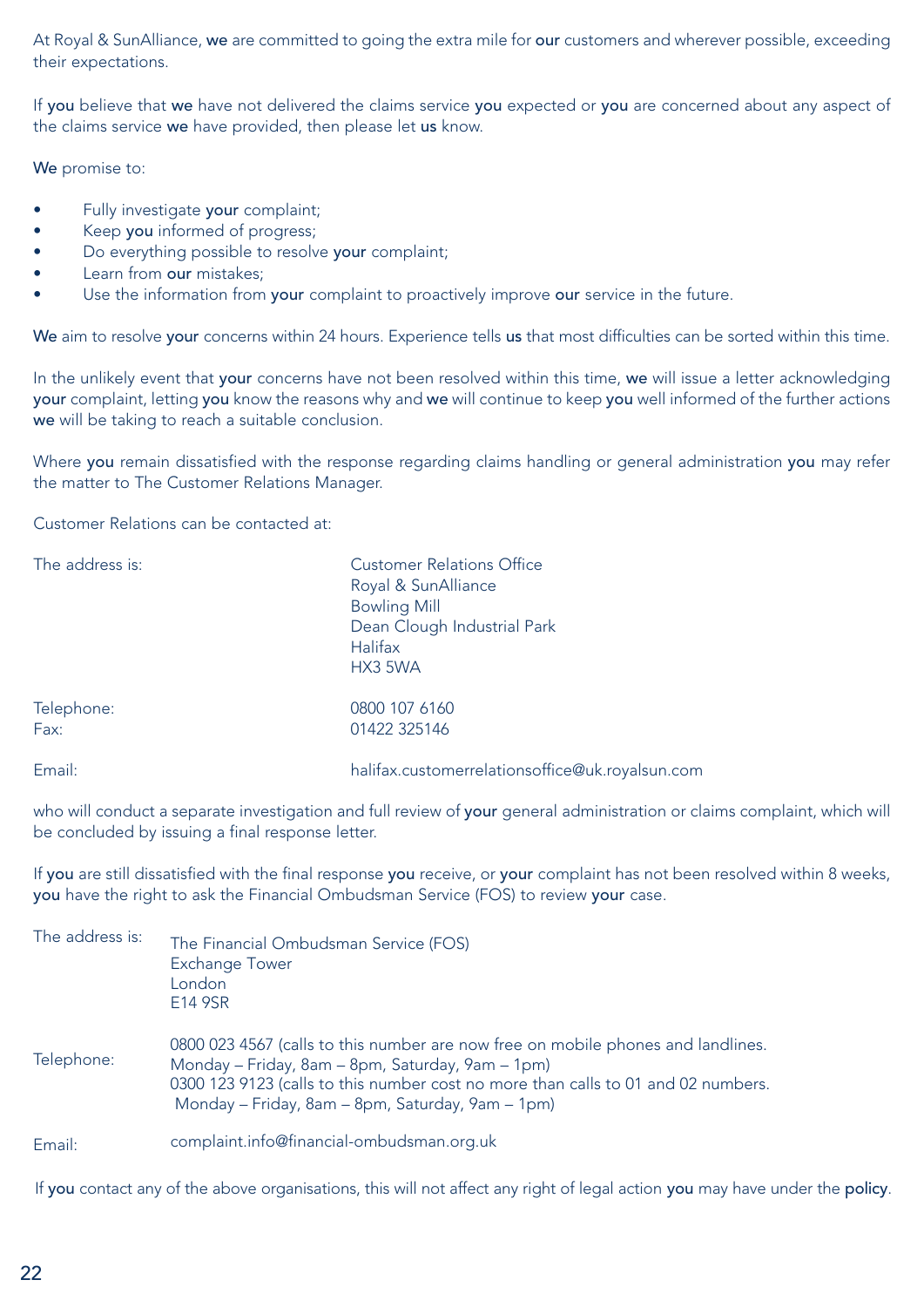#### Section P - Data Protection Act Notification

#### Data Protection Act 1998

Please read the following carefully as it contains important information relating to the details that you have given us. You should show this notice to any other party related to this insurance.

We are required to send you this information to comply with current Data Protection legislation. It explains how we may use your details and tells you about the systems we have in place that allow us to detect and prevent fraudulent applications and claims. The savings that we make help us to keep premiums and products competitive.

All personal information supplied by you will be treated in confidence by the Royal & Sun Alliance Insurance Group of companies and the Administrator and will not be disclosed to any third parties except where your consent has been received or where permitted by law. In order to provide you with products and services this information will be held in the data systems of the Royal & Sun Alliance Insurance Group of companies, the Administrator or their agents or subcontractors.

Both we and the Administrator may pass your personal information to other companies for processing on its behalf. Some of these companies may be based outside Europe in countries which may not have laws to protect your personal information, but in all cases the Group will ensure that it is kept securely and only used for the purposes for which you provided it. Details of the companies and countries involved can be provided to you on request.

#### Fraud Prevention, Detection & Claims History

In order to prevent and detect fraud we and the Administrator may at any time:

- Share information about you with other organisations and public bodies including the Police;
- Check and/or file your details with fraud prevention agencies and databases, and if you give us false or inaccurate information and we suspect fraud, we will record this.

We and other organisations may also search these agencies and databases to:

- Help make decisions about the provision and administration of insurance, credit and related services for you and members of your household;
- Trace debtors or beneficiaries, recover debt, prevent fraud and to manage your accounts or insurance policies;
- Check your identity to prevent money laundering, unless you furnish us with other satisfactory proof of identity;
- Undertake credit searches and additional fraud searches.

We can supply on request further details of the databases we access or contribute to (see below).

#### Claims History

Insurers pass information to the Claims and Underwriting Exchange Register, run by Insurance Database Services Ltd (IDS Ltd).

The aim is to help us to check information provided and also to prevent fraudulent claims. When we deal with a request for insurance, we may search the register.

Under the conditions of your policy, you must tell us about any incident (such as fire, water damage, theft or an accident) which may or may not give rise to a claim. When you tell us about an incident, we will pass information relating to it to the register.

We may search these databases when you apply for insurance, in the event of any incident or claim, or at time of renewal to validate your claims history or that of any other person or property likely to be involved in the policy or claim.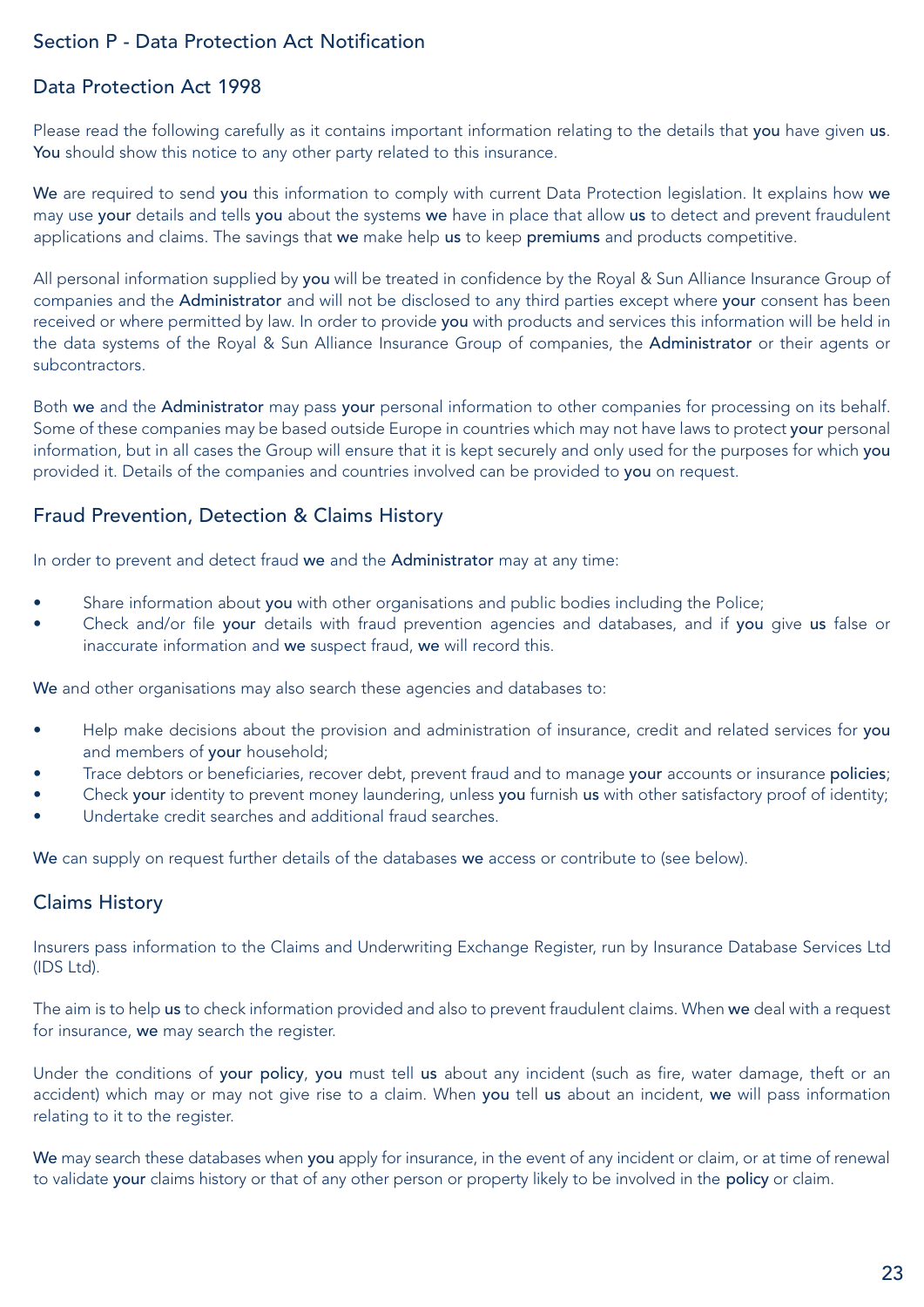#### How to contact the Data Protection Liaison Officer

If you have questions about the Administrators or Paymentshield's use of personal information, or if you believe our records are inaccurate, you should write to the:

Data Protection Officer Paymentshield Limited PO Box 229 Southport PR9 9WU

On payment of a small fee you are entitled to receive a copy of the information we hold about you. If you have any questions, or you would like to find out more about this notice you can write to:

Data Protection Liaison Officer Customer Relations Office Royal & SunAlliance Bowling Mill Dean Clough Industrial Park Halifax HX3 5WA

#### Section Q - Compensation

We are a member of the Financial Services Compensation Scheme (FSCS). The scheme provides compensation if its members go out of business or into liquidation and are unable to meet any valid claims under its policies. Further information on the scheme can be obtained from the FSCS on 0800 678 1100 (Monday – Friday, 8.30am – 5.30pm) 020 7741 4100 (Monday – Friday, 8.30am – 5.30pm) or by email at enquiries@fscs.org.uk.

#### Section R - Underwriting

The insurance for this policy is underwritten by Royal & Sun Alliance Insurance plc which is authorised and regulated by the Financial Conduct Authority (FCA) as an insurance company and to undertake insurance mediation under registration number 202323. You can check this out by visiting the FCA's website or by contacting the FCA on 0800 111 6768.

Royal & Sun Alliance Insurance plc (No. 93792). Registered in England and Wales at St. Mark's Court, Chart Way, Horsham, West Sussex, RH12 1XL.

#### Section S - Enquiries and assistance

If you have any queries about your policy please contact the Paymentshield Customer Services Team on 0345 6011 050.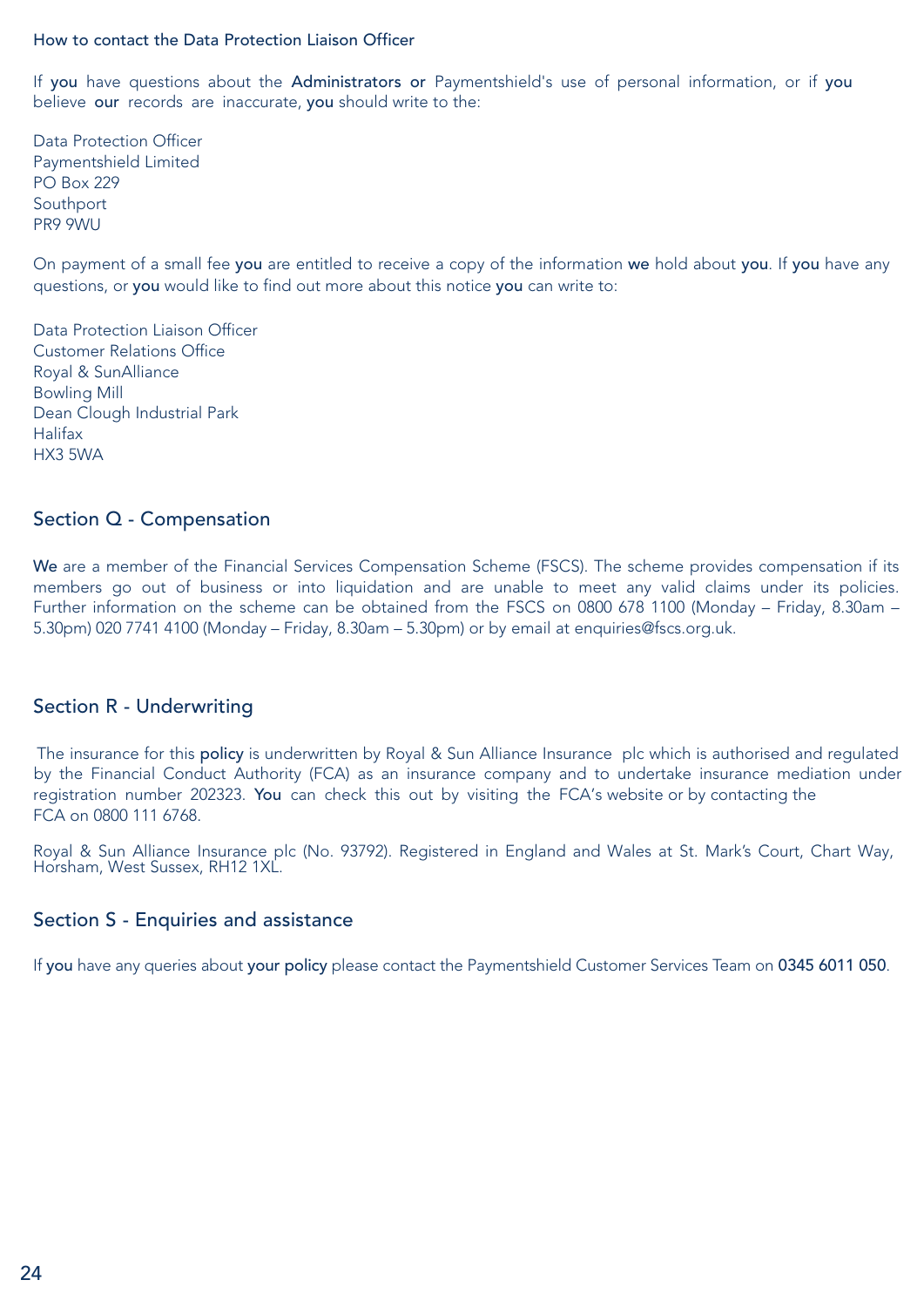#### A Guide to Direct Debit Payments (this section does not form part of the policy conditions)

The premium for your policy is collected by monthly Direct Debit from your bank account.

We can accept your instruction in one of the following ways:

- From a signed Direct Debit mandate
- From a telephone instruction you have given to us
- Electronically (if collected by your intermediary) or through the internet



#### The Direct Debit Guarantee

- This Guarantee is offered by all Banks and Buildings Societies that take part in the Direct Debit Scheme. The efficiency and security of the scheme is monitored and protected by your own Bank or Building Society.
- If the amounts to be paid or the payment dates change, Paymentshield will notify you normally 10 working days in advance of your account being debited or as otherwise agreed.
- If an error is made by Paymentshield or your Bank or Building Society, you are guaranteed a full and immediate refund from your branch of the amount paid.
- You can cancel a Direct Debit at any time by writing to your Bank or Building Society. Please also send a copy of your letter to Paymentshield.